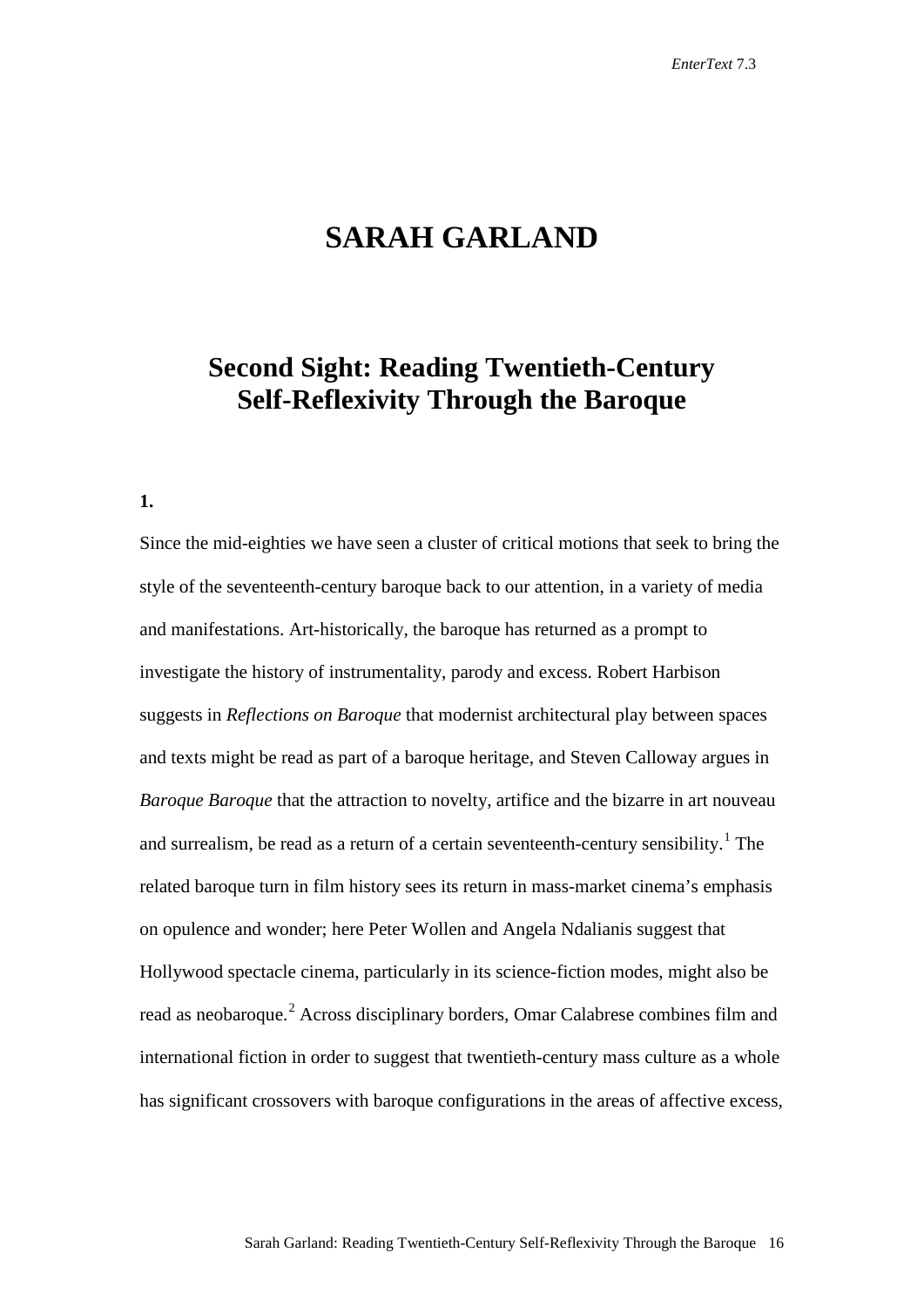aesthetic gigantism, evocations of disorder and chaos, knots, labyrinths, doubles, and a tendency endlessly to reproduce versions and subversions of other works.

Given this span across forms, genres and periods, the point of view suggested by Moret in the epigraph Severo Sarduy uses for "The Baroque and Neobaroque" seems both wittily evasive and a necessary caution:

It is legitimate to transpose the artistic notion of the baroque to literary terrain. These two fields offer remarkable parallelism from various points of view; they are equally undefinable.<sup>[3](#page-25-0)</sup>

The interdisciplinary neobaroque notwithstanding, the suggestion of an analogy between the baroque and what is conventionally called the postmodern is most established in experimental Latin American literature of the twentieth century because, Sarduy argues, the attention to resemblance in the form of artificiality, parody, pastiche and intertextuality present in the twentieth-century fiction of Sarduy himself, Alejo Carpentier, Carlos Fuentes, Gabriel Garcia Marquez and Jorge Luis Borges, is the negotiation of a stream which has run through Latin American art since Gongora and Cervantes in the 1600s. As Linda Hutcheon points out in the introduction to *Narcissistic Narrative,* this tradition offers a pertinent cultural critique of the Anglocentricity of literary criticism, problematising both the "post-" and the "modernism" in postmodern fiction, as well as bringing in the wider history of colonial resistance and subversion John Beverley documents in *Against Literature*. [4](#page-25-1)

Nevertheless, it's still worth bringing this emptied-out tag to mind—perhaps only as a telling paradox—because the term "postmodern" seems, at present, to give the quickest sense of twentieth-century versions of the conceits Foucault finds in the seventeenth century, where, he writes, formal games "grow out of the new kinship between resemblance and illusion."[5](#page-25-2) In this kind of construction, resemblance is both exciting and disconcerting: "the chimeras of similitude loom up on all sides, but they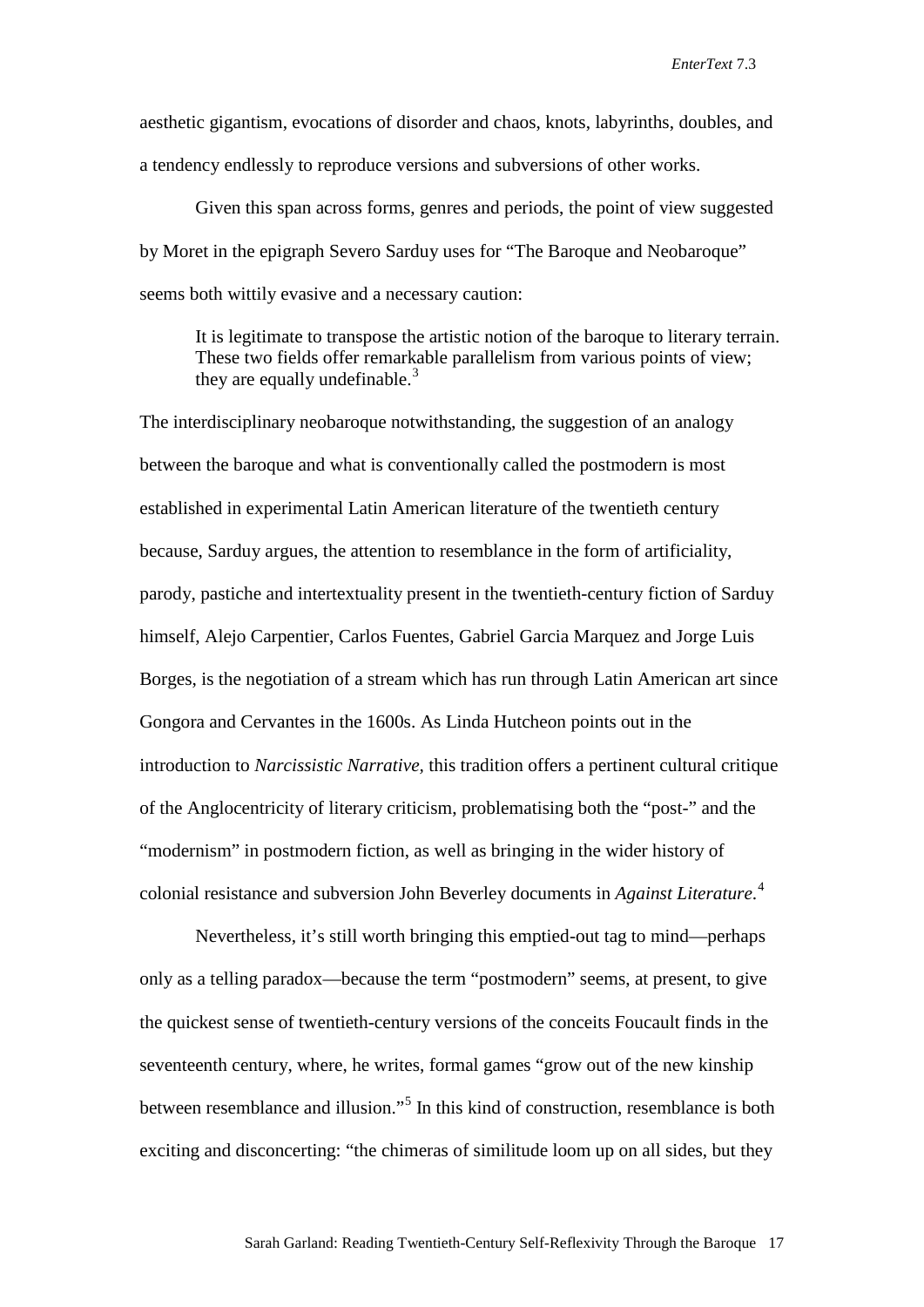are recognised as chimeras; it is the privileged age of *trompe-l'oeil* painting, of the comic illusion, of the play that duplicates itself by representing another play, of the *quid pro quo*, of dreams and visions; it is the age of the deceiving senses."<sup>[6](#page-26-0)</sup> Both Sarduy's preface and Lambert's own tongue-in-cheek summary compound the vertiginous and disconcerting feeling that a comforting resemblance has been usurped by more disreputable, illusionist forms of doubling. This unsettling is used not only by the *trompe l'oeil,* the play within a play, and the *mise en abyme*, but also spreads through the centuries to other doubled forms, which, in their turn, suggest other doubles. To pin these "chimeras of similitude" down to their more obvious tropes, there are those resemblances that imply they have another life (parody, pastiche, the quotation, the intertext, the ghost, the uncanny), those that imply that their life is a mere resemblance, the creation of another (the Chinese box, authorial interjection, and regression *ad infinitum*), and those ideas that either melancholically or triumphantly read resemblance as artifice—namely the suggestions that the world is a stage, that there is an art to behaviour and a truth to disguise, that the world is an unstable mixture, a confused labyrinth, and an impermanent place. These last ideas reiterate the confusion between resemblances; they seem to provide a succinct summary of, for example, the Nabokovian novel, many of Angela Carter's works, John Fowles' *Magus,* as well as Borges' *ficciones,* but I have borrowed them here from Spanish historian José Antonio Maravall's detailed and seminal explication of what he calls the "guided culture" of seventeenth-century baroque Spain in *Culture of the Baroque*  (*La cultura del Barroco*). [7](#page-26-1)

This confusion is characteristic: reading the postmodern after the baroque, or *vice versa*, there is a nagging feeling that, in Harbison's words, "we have been here before," but also that articulating this doubling somehow exposes a lack of rigour.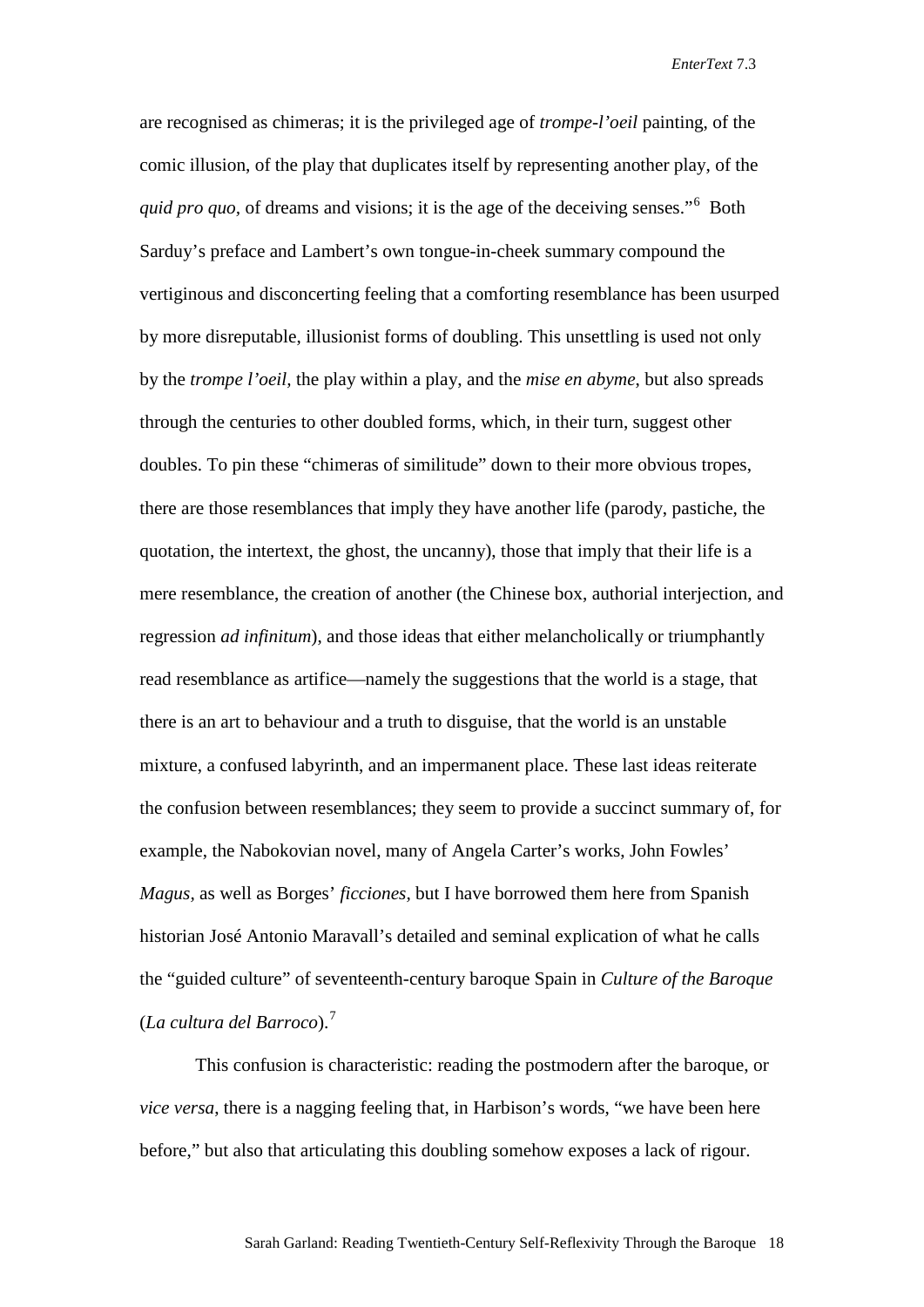Threading together the seventeenth and twentieth centuries seems reckless, sophist even; it implies a disregard for the four hundred or so years in between, a glossing over the geographical dispersal of the baroque over multiple European and colonial contexts, an elision between the formal properties of literature, architecture, sculpture and painting, and a blind disregard for the definitional problems of both periods. Given these very reasonable concerns the comparison can only be on the terms of a loose (but nevertheless productive) likeness, and Lambert's detailed and thorough book ignores none of these objections; but still, despite carefully drawing out the parameters of the debate, unease remains. As he wittily recognises, he is caught up in the same problem that he writes about, namely the fact that "many of the critical descriptions of the postmodern echo—in an uncanny manner, perhaps—this strange anxiety that hails from the original seventeenth-century Baroque: the anxiety over resemblance itself."[8](#page-26-2)

To valorise the artificiality of both periods then seems appropriate; it mirrors their aesthetics and thematises the very anxiety that Lambert, via Foucault, suggests characterises both cultures. In that same well-mined passage, Foucault writes that for the seventeenth century "similitude is no longer the form of knowledge but rather the occasion of error, the danger to which one exposes oneself when one does not examine the obscure region of confusions," and that it comes through to the twentieth century as a warning.<sup>[9](#page-26-3)</sup> The exact resemblance between Pierre Menard's versions of the *Quixote* (which we still read as differing) and the fact that only tenuous resemblances unite the original Don Quixote's vision with everyone else's, undermines both logic and our own ability to wield it. And this, of course, is the point—the moment analogy (as Lambert points out, "perhaps the weakest and most formally strained of all logical relations") is interrogated, it seems both everywhere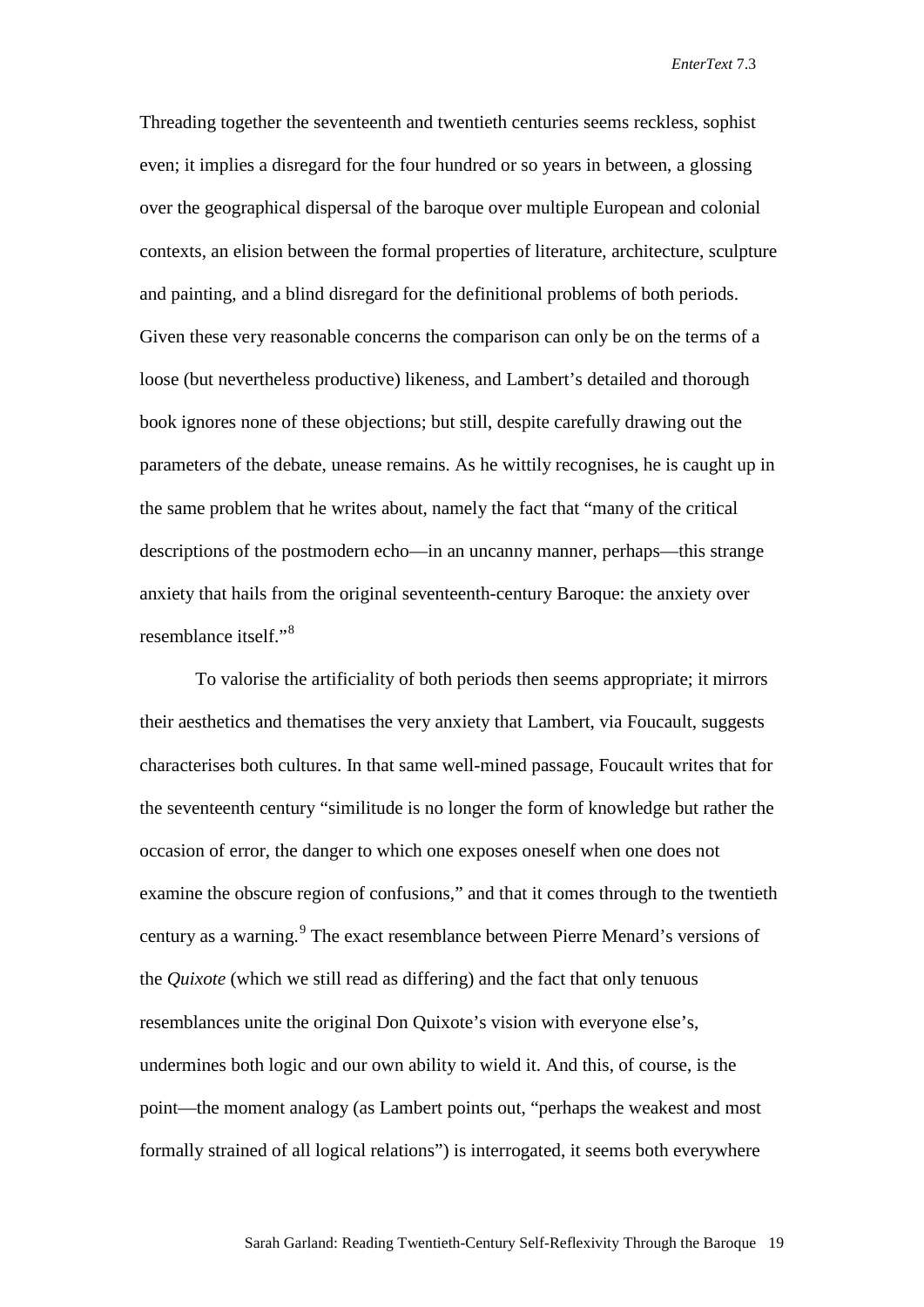and nowhere.<sup>[10](#page-26-4)</sup> There is a built-in bathos to assertions about the baroque because in both seventeenth- and twentieth-century guises it is a form that stands poised to deconstruct itself. The kind of de-centring, de-naturalising reading practised by the post-structuralists is suggested in the seventeenth century by a form that announces itself as already gloriously artificial. Perhaps this is why Borges, in a quotation almost as well repeated as Foucault's, defines the baroque as not only "that style that deliberately exhausts (or tries to exhaust) its own possibilities, and that borders on self-caricature," but, after Bernard Shaw, as a deliberate play on the fact that "all intellectual labour is inherently humorous."<sup>[11](#page-26-5)</sup>

This excited feeling of play and the anxious worry about error permeate the secondary texts as well as the primary ones. Part of the agitation surrounding "resemblance" comes from the fact that we are working not with items but with a kind of contagious relationship, a tradition that ritually repeats in each new version the same canonical critical texts (Foucault, Borges, Sarduy, *Las Meninas,* the uncertain etymology of the word "baroque"), and a tradition that finds novelty only in the return—in Menard's *Quixote*. The other part of the concern is that we are dealing with a tradition that tells us about its own tradition of telling us about itself, which we, as critics, must repeat again in order to contextualise our own versions. As Lambert and Harbison imply, it is impossible to ascertain if the resemblance is borne out of our search for it—implicit in Henri Focillon's summary of baroque style in *The Life of Forms* is the suggestion that writing about the historical baroque is itself a formally baroque thing to do:

Baroque forms … live with a passionate intensity a life that is entirely their own, they proliferate like some vegetable monstrosity. They break apart even as they grow; they tend to invade space in every direction, to perforate it, to become as one with all its possibilities. … They are obsessed with the object of representation; they are urged toward it by a kind of maniacal "similism." … An interest in the past is awakened, and baroque art seeks models and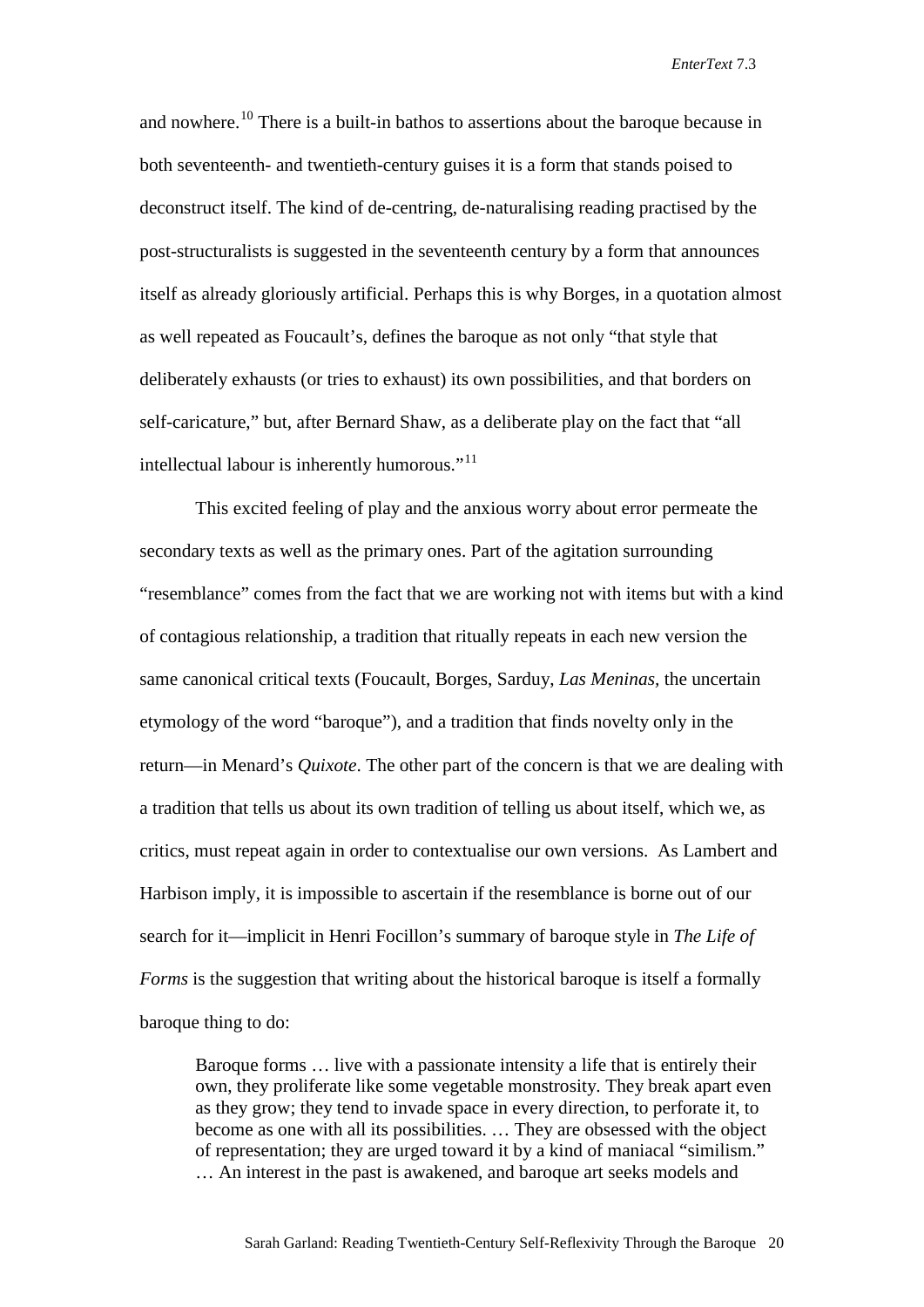examples and confirmations from the most remote regions of antiquity. But what the baroque wants from history is the past life of baroque itself.<sup>[12](#page-26-6)</sup>

The critical knot here is not just that Maravall's list of the tropes of the seventeenth century seems to reflect the plots of many twentieth-century metafictions, but that the way of seeing engendered by the self-conscious forms present in both periods acts irrevocably to change the spectator. Both the (historically baroque) metaphors of an enlightenment and a fall from innocence can be put to work to articulate the fact that once we have learnt to read the self-consciousness of, for example, Borges, Carter, Pynchon, or Beckett, or of John Donne, Cervantes, or Sterne, the doubled look stays with us, throwing into doubt the solidity of other texts that don't otherwise announce themselves as workings on the edge of illusion and disillusion. It also throws us back on our own texts, prompts us into rhetoricity—not only in the more playful and perhaps pejorative sense of the term, but as a claiming of the efficacy of artificial and foundationless persuasion.<sup>[13](#page-26-7)</sup> The drunken, vertiginous feeling that comes with double vision is entirely to the point; this is a discourse that problematises standing firmly, as well as seeing simply.

## **2.**

Self-reflexivity finds power in all cultural gestures. However, in the historical baroque the connection of authority to illusion is particularly visible. Most of the large-scale monuments of the Italian baroque are part of a Catholic-sponsored Counter-Reformation spectacle aimed at seducing the prevaricating Protestant back to the Roman faith, and hence, as Argan points out throughout his study, this is a period in which art was generally thought of in terms of rhetoric.<sup>[14](#page-26-8)</sup> The etymology of the word "baroque" is uncertain, but both of the most likely candidates bear traces of a strident will. The history of the word suggests that the baroque is the product of an energy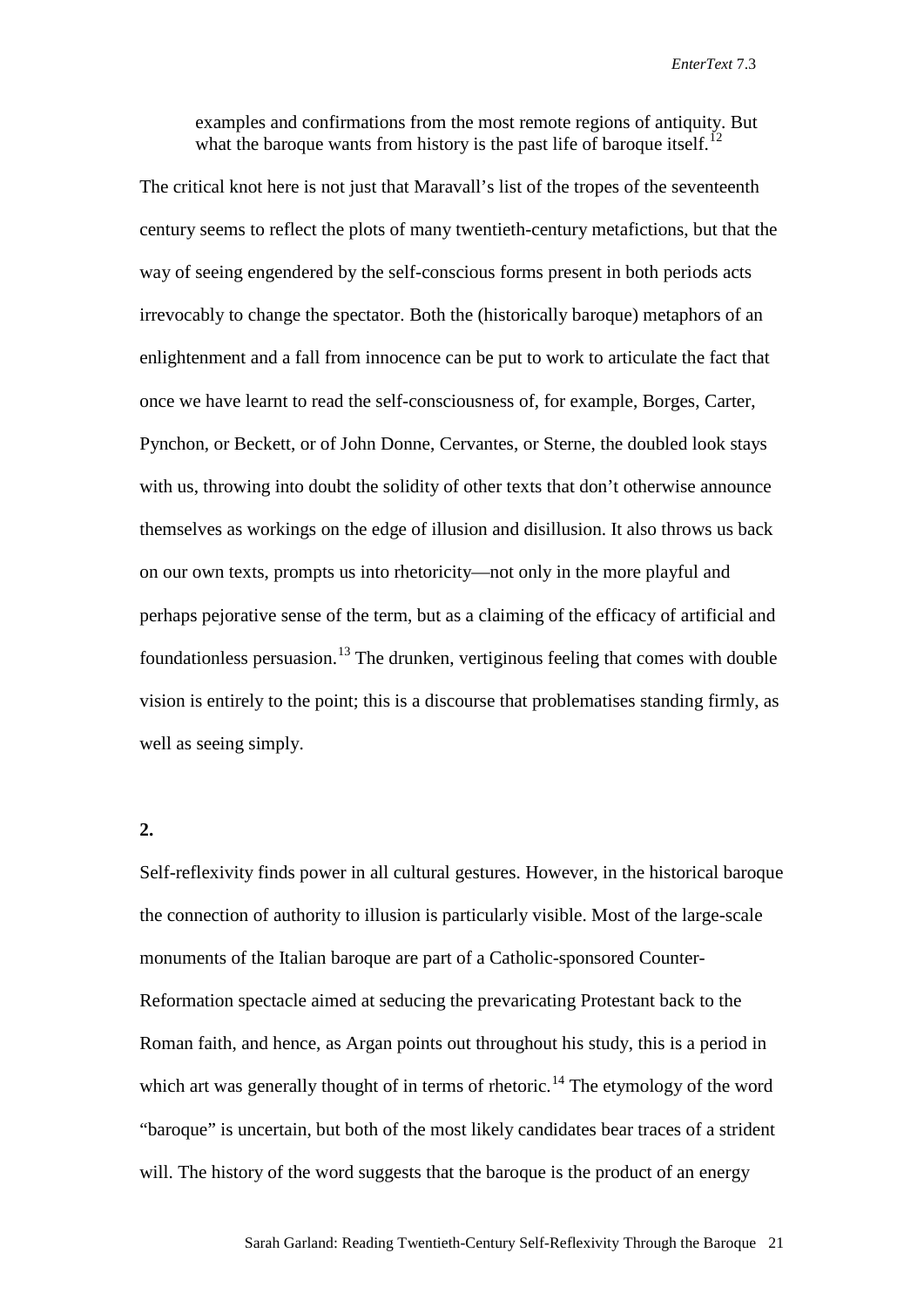spent so liberally that it leaves a kind of telling distortion. (The Portuguese *barocco* is a large, irregularly shaped pearl, the result of natural forces flowing in unusual directions, and, as Lambert demonstrates, the logical term "baroco" is the acronym for one of the figures of syllogism.) Baroque style unites extreme formalism and intense desire, it gives a sense of energies in suspension, of process and structure. Indeed, in Heinrich Wölfflin's influential opposition between baroque and renaissance form, the problem with the baroque *is* this quality of agitation. Each renaissance form, he writes, "has been born easily, free and complete," "everything breathes satisfaction" and a "heavenly calm," but the baroque, he maintains, "never offers us perfection and fulfilment, or the static calm of 'being,' only the unrest of change and the tension of transience."<sup>[15](#page-26-9)</sup>

This contrast between renaissance "being" and baroque "becoming" acts as a receptacle for the accusation of decadence clinging to the baroque, as well as, much later, for the twentieth-century valorisation by theorists like Calabrese, Eco, Deleuze and Buci-Glucksmann. For Wölfflin the baroque is both an art of desire and an art that provokes desire:

It wants to carry us away with the force of its impact, immediate and overwhelming. It gives us not a generally enhanced vitality, but excitement, ecstasy, intoxication. Its impact on us is intended to be only momentary, …a feeling of anticipation, of something yet to come, of dissatisfaction and restlessness rather than fulfilment. We have no sense of release, but rather of having been drawn into the tension of an emotional condition.<sup>[16](#page-26-10)</sup>

The reputation that the baroque has for a kind of vulgarity is also, I think, bound up with this intent to ravish its audience. From the point of view of a canon based on a certain kind of naturalness and ease—an inheritance of the renaissance *sprezzatura* perhaps—baroque art has a definite drama to it, a swagger and an aggression that are anything but nonchalant. In terms of Bourdieu's findings in *Distinctions* there is also perhaps a sense that many baroque artifacts like the "Hall of Mirrors" at the Palace of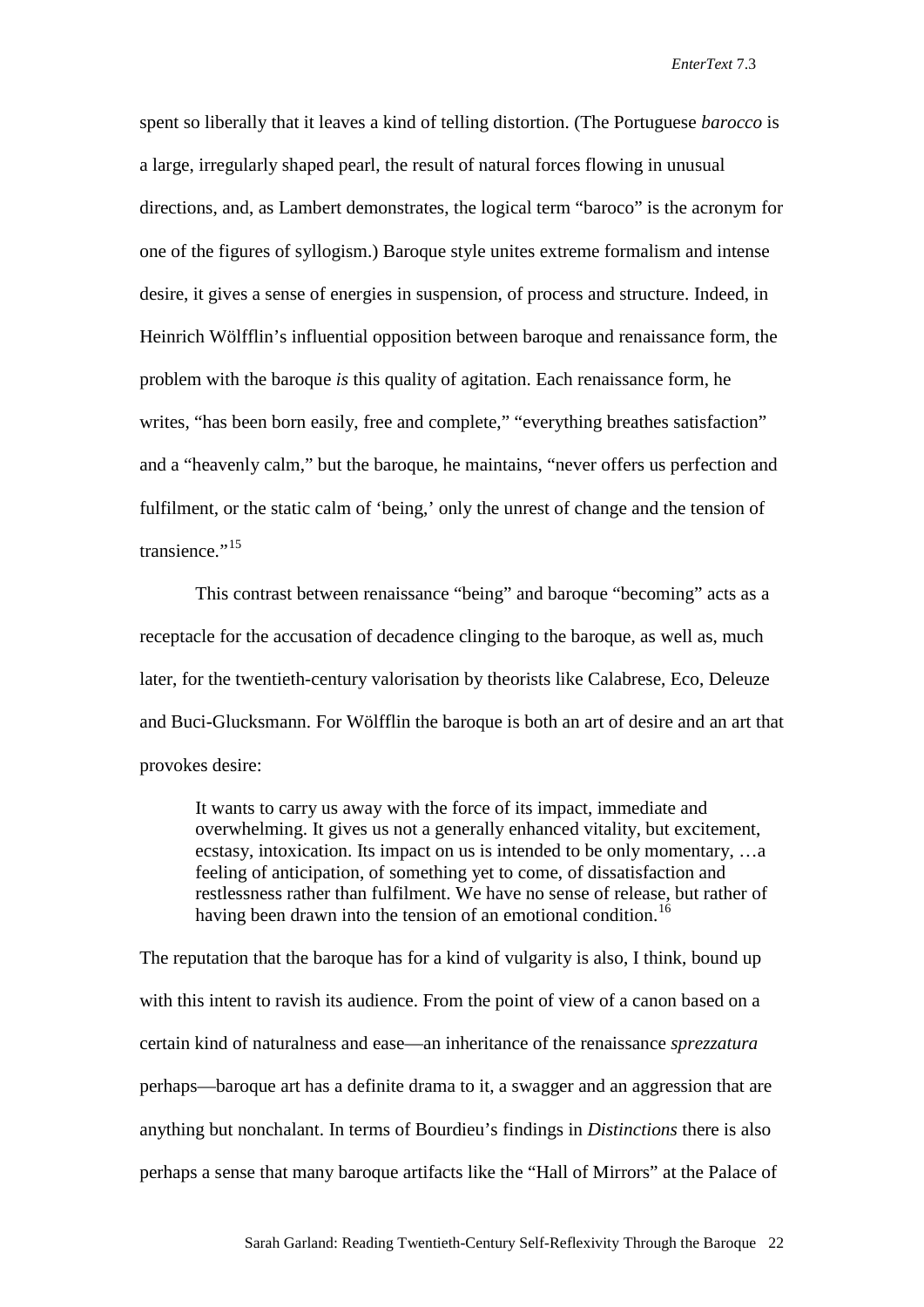Versailles, or the paintings of Rubens with their grand scale, golden light, myriads of swooning figures, shining angels, and explicit proselytising, are read by an unbelieving twentieth-century audience as trying just that bit too hard. Even those that take the baroque seriously are wary, and rightly so: the twentieth-century reader of these excessive forms looks at the baroque from a position in history where the production of cultural artifacts to persuade their spectator is a particularly loaded issue. In his consideration of baroque forms, *The Origin of German Tragic Drama*, Walter Benjamin draws attention to this quality of power and agitation in a more general way, suggesting that, like "all periods of so-called artistic decadence," "the baroque is not so much an age of genuine artistic achievement as an age possessed of an unremitting artistic will."<sup>[17](#page-26-11)</sup> His baroque is that of German sixteenth-century drama, but his criticism is nevertheless apposite. Even before he was forced into exile by another culture that demonstrated unremitting will, Benjamin judged the baroque severely, pointing consistently to its authoritarian character.

In the fields of art and cultural history there are solid and eloquent precedents for reading the seventeenth-century baroque as a mode of affectivity and authority, most notable the work of Maravall and Argan. However, most of those commentators who argue for a twentieth-century baroque remain, for the most part, tacit on the matter of fictional and aesthetic persuasion. Seventeenth-century baroque culture is, as Harbison puts it, "consistently remarkable for the value it places on subjective response, aiming to stir the spectator's emotions actively," but it also uses forms which ask us to make a second move, to step back and consider the way we have been stirred.<sup>[18](#page-26-12)</sup> The baroque emphasis on moving its spectator, to amaze and astonish and to persuade "extra-rationally" (Maravall's term), makes it a distant kin to other instrumental forms—to political rhetoric and religious proselytising, but also to erotic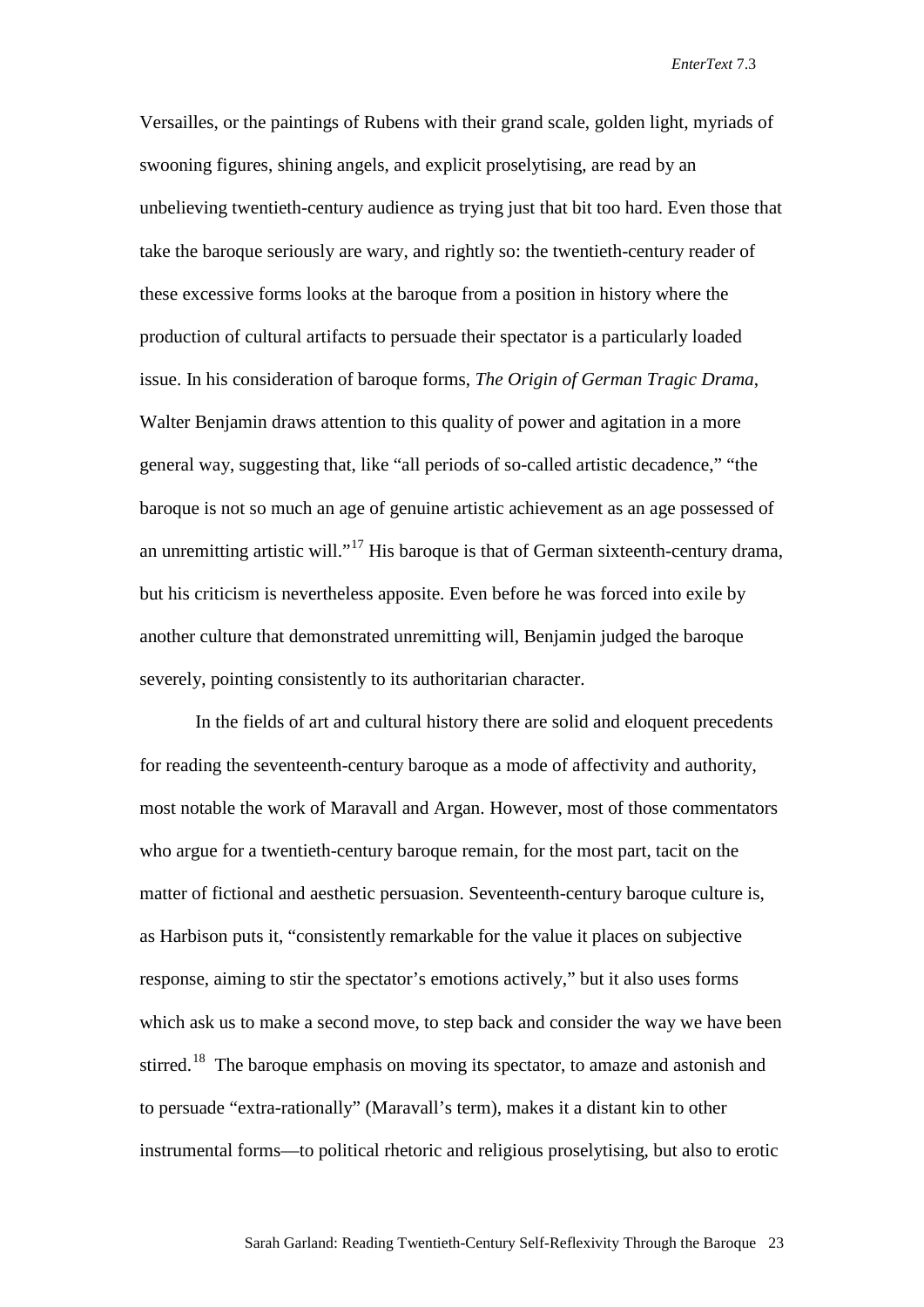art and the postures of horror and the gothic, as well as to advertising and propaganda. This is perhaps why the different forms seem, in baroque works like those of Rubens, Caravaggio and Bernini, to flow together indissolubly.

Importantly, though, the baroque also intersects with the Enlightenment projects of scientific and rational systematising, and many of its works, like the Bernini examined below, dramatise a sensual response working in tandem with a more calculatedly intellectual mode of engagement. Just as the seventeenth-century poetic conceit is a rhetorical figure which places the poet's skill in front of us through a comparison whose ingenuity is more immediately alluring than its aptness, George C. Bauer tells us that the 1676 audience for Bernini's sculpture marvelled both at the "the exact design, grace, proportion" but also at "the ease of the execution and the chisel used in such a way that one could believe it had been cutting wax instead of marble."<sup>[19](#page-26-13)</sup> Similarly, the characteristic move of twentieth-century self-conscious fiction is one which, like Dorothy in Oz, asks us to split our gaze between the diegesis and the mechanisms behind the illusion. As their concern with illusion, doubling and resemblances suggests, part of what these forms share is a mode of persuasion that attempts to work on us twice.

#### **3.**

This doubled persuasion is made literal in the case of Bernini's sculpture of St. Teresa (1645-1652), in the Cornaro Chapel of the Santa Maria della Vittoria in Rome. The figures and their background represent a vision which the Spanish Carmelite nun Teresa of Avila (1515–1582) describes in terms of an intense physical ravishment. She writes:

God willed that I should see, at my left side, an angel in bodily form […] He was not very big, but very beautiful; his resplendent face indicated that he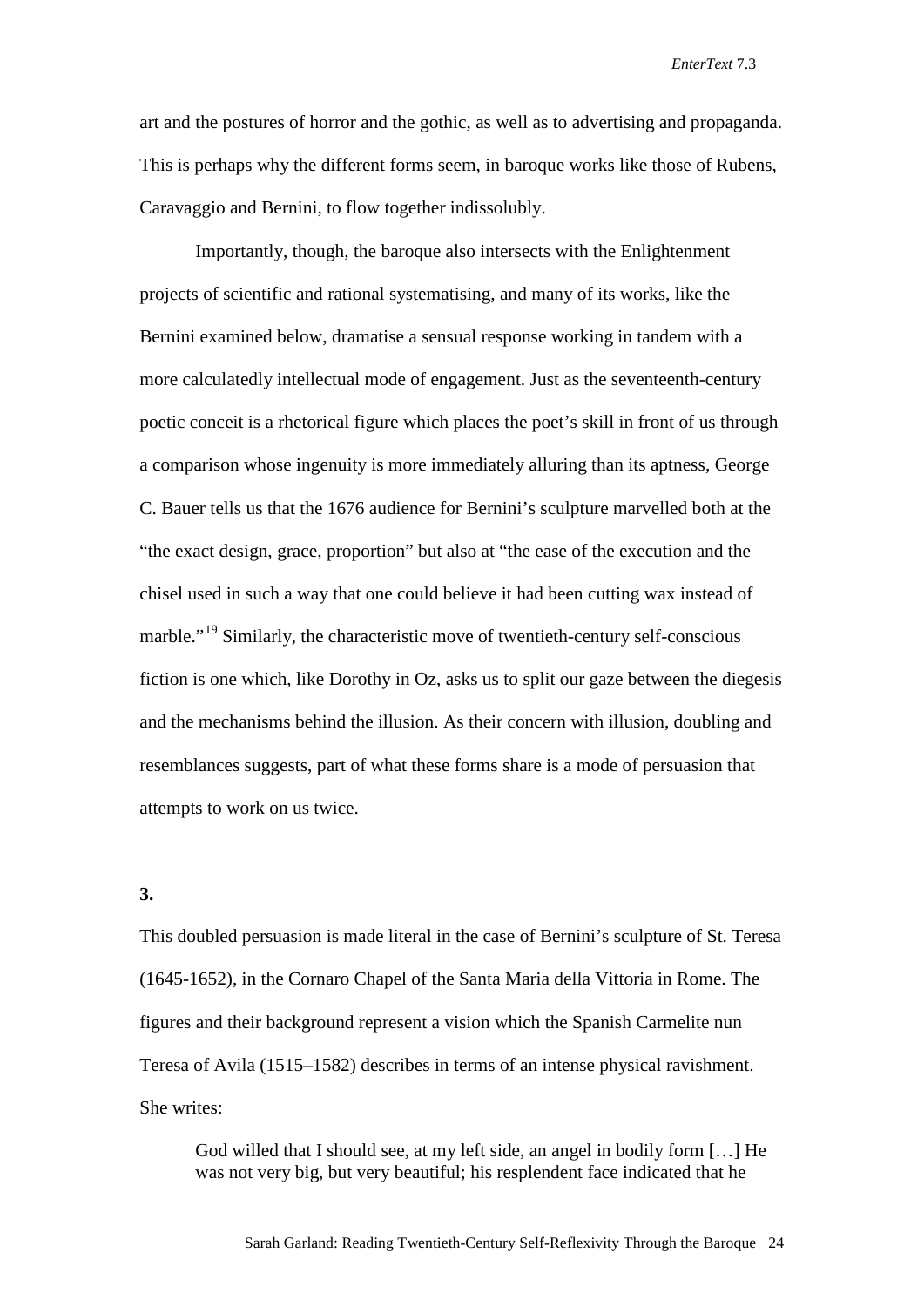belonged to that Order of the celestial hierarchy known as Seraphim, whose faces seem to burn with fire. […] He held a long javelin of gold, with an iron tip which had a flame coming out of it. Suddenly, he pierced me to the inmost fibre of my being with it and it seemed to me that, as he drew it out, he dragged me with it; but I felt entirely consumed by the love of God.<sup>[20](#page-26-14)</sup>

It is clear that both in the sculpture and in Teresa's description the desires of the baroque are promiscuously standing in for each other. The seraph doesn't looks less like the carrier of God's love than a smirking Eros. The conceit works to grab our attention but also, by making literal Teresa's own metaphors of the body in a traditionally bodiless context, it throws into question the chastity of the nun's rapture, or, at the very least, the decorum of Bernini's analogy. There is a good summing up of the trouble caused by this resemblance in Tom Hayes' article, and a long heritage of debate taking in contributions by Stendhal and Jacob Burckhardt as well as the canonical interpretation by Wittkower and a rather more wry one from Harbison.<sup>[21](#page-26-15)</sup> For that reason, what I'm interested in here is not so much this well-rehearsed interpretive debate, but a second question about Bernini's St. Teresa and a second way of looking at the sculpture.

Pulling focus out into the Cornaro Chapel as a whole gives us a new field of illusion, with its own set of interpretive problems. (The Cornaro Chapel as a whole engulfs the field of vision to such an extent that it is impossible to get its salient features into the single two-dimensional space of a photograph; many of the earliest prints used forced perspective to get everything in.) As well as the hidden window shedding yellow light on the sculpture (Bernini's design) there is a painted ceiling depicting the heavenly realms, as well as an inlaid floor. Moving out to the left and right hand sides of the chapel we encounter a series of busts of the chapel's sponsors, the Cornaro family, behind a pair of *prie-dieux* which strongly resemble theatre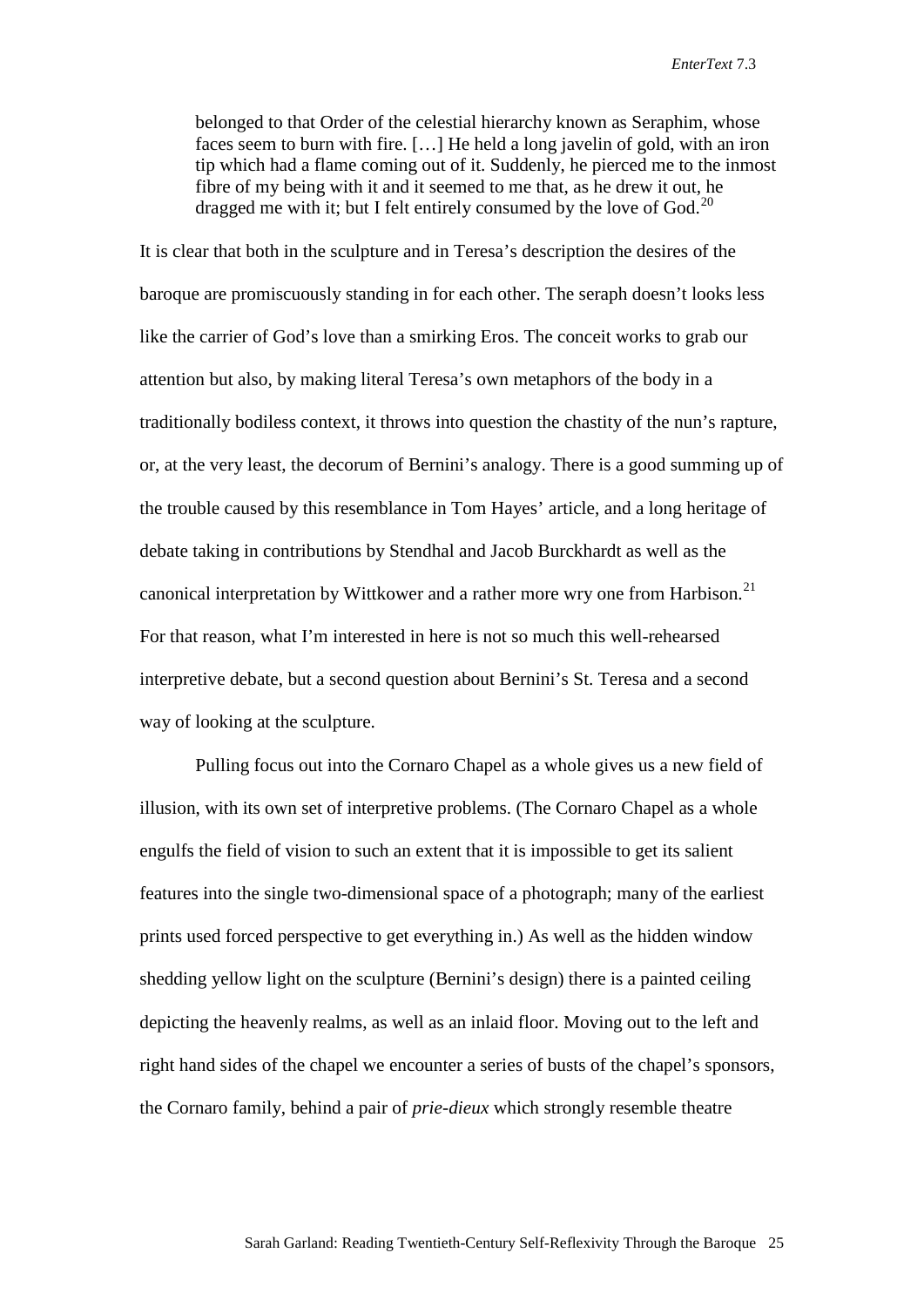boxes. The puzzle here is that, like the seraph, they don't seem to be paying quite enough attention.

Ecclesiastical art of the baroque period, Wittkower writes, often shows the saints "in a state of devotion and ecstasy, and in this exalted frame of mind they may see visions to which the beholder becomes a party."<sup>[22](#page-26-16)</sup> This accords with the Council of Trent's recommendations for religious art in 1563 that religious imagery should evoke a mystical empathy, in a similar way to the mediations on visions of hell, Jesus, and the Passion, which, in Ignatius of Loyola's *Spiritual Exercises*, were designed to work on the senses to transport the devotee. However, including these distracted figures in the Chapel at the altitude of theatre boxes might be thought of as the equivalent to the illusion-breaking pan from a stage drama to its audience. Bernini's decision to show one of the Cornaro fathers reading a book in the presence of divine rapture does nothing to place us unselfconsciously in the space of the miracle. Wittkower rationalises this realistically, arguing that "when standing on the central axis opposite the group of St. Teresa, it becomes apparent that the chapel is too shallow for the members of the Cornaro family to see the miracle on the altar," and it is "for that reason Bernini has shown them arguing, reading and pondering, certainly about what they know is happening on the altar, but which is hidden from their eyes."<sup>[23](#page-26-17)</sup> He argues that interpretations of impious theatricality are modish and anachronistic, based on our own agnostic misreading of the Grand Style.<sup>[24](#page-26-18)</sup> If one is to try and retain "those qualities of deep and sincere religious feeling," which Wittkower argues are the most characteristic aspect of the high baroque, then this second distracted form of spectatorship must also be considered part of the same experience as the more rapt wonder of St. Teresa's devotional audience.<sup>[25](#page-26-19)</sup> What Bernini might be said to give us here is the representation of two forms of attention,

Sarah Garland: Reading Twentieth-Century Self-Reflexivity Through the Baroque 26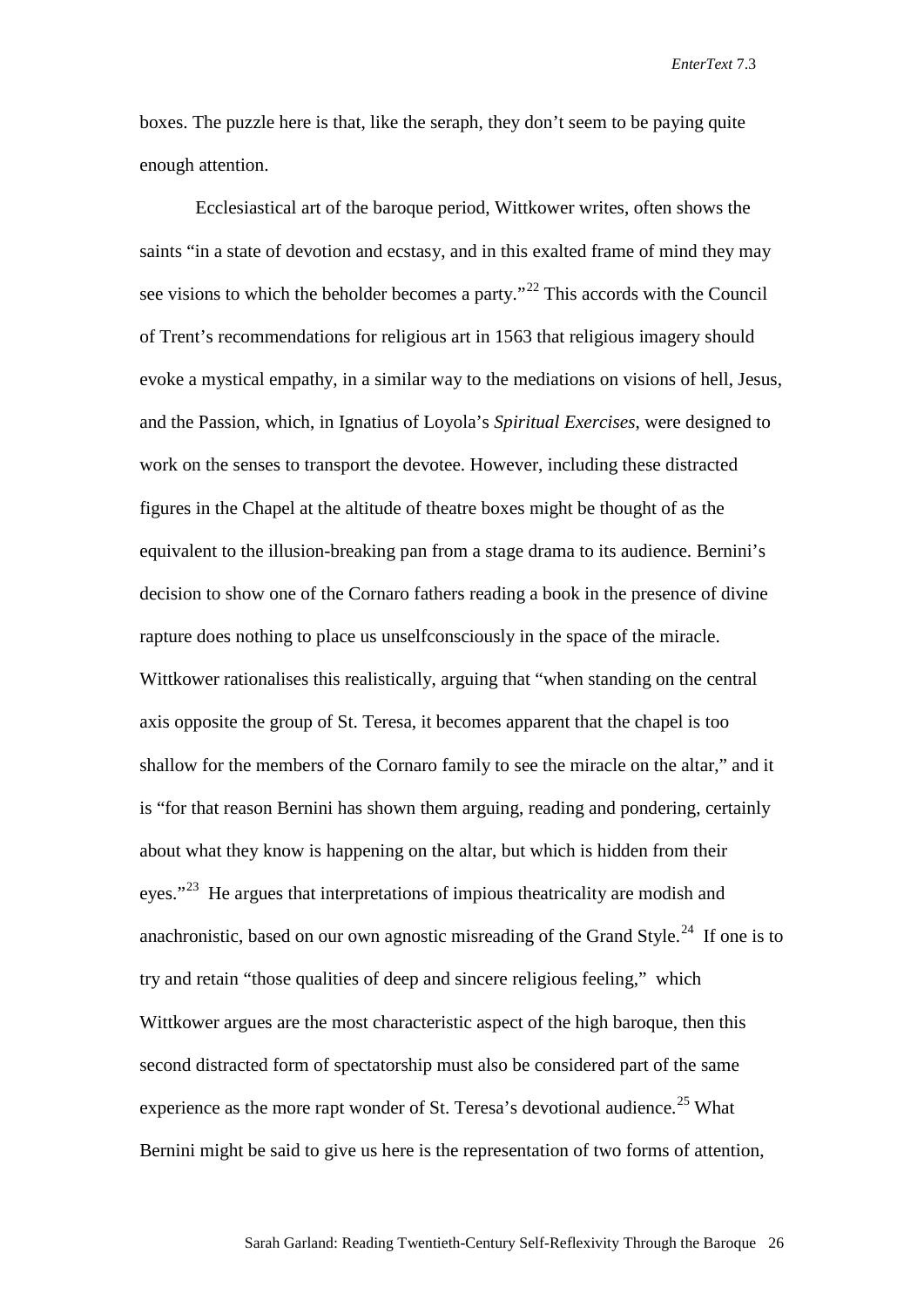the absorbed one of the kneeling meditant in front of St. Teresa, and the more detached one of the Cornaros.

If, following Wittkower, we take the second distracted form of attention as a discursive one where the Cornaros discuss and read around the vision, an analogy can be made with a certain distanced, critical way of seeing. This kind of doubling of the audience isn't entirely anachronistic either; intriguingly, Robert Petersson tells of Bernini's production for the pre-Lenten Carnival of 1637 of an event called *The Comedy of Two Theatres*, in which, it is said, "the spectators watched not the performance but a reflection of themselves watching."<sup>[26](#page-26-20)</sup> It is also by tracing the history of a similarly split perspective that Ndalianis argues that twentieth-century scientific and technological fictions form a contemporary neobaroque. The fascination with science in the Enlightenment period is also a fascination with the sciences of representation, of perspective, lenses and technique, and, Ndalianis argues, part of the wonder in the baroque is at its technical mastery, both for the new techniques that turned perspectival painting into astonishing illusion, and for the hand behind the depiction. In her discussion of *quadratura* Ingrid Sjöström also stresses this twofold response: "the illusion has the double aim of first momentarily deceiving the observer and then, after the truth has been revealed, of amusing, surprising and impressing him."<sup>[27](#page-26-1)</sup> As early as Pozzo's 1693 perspectival treatise, Ndaliainis says, audiences were educated into the double pleasures of both falling into an illusion and taking a more detached stance whereby they considered their own spectatorship and marvelled at the construction of the spectacle before them. In fact, Pozzo states that the distortions which arise when the spectator moves away from the ideal perspectival point of view "should in no way be regarded as errors or disadvantages; on the contrary, they constitute a positive factor," because breaking the illusion allows the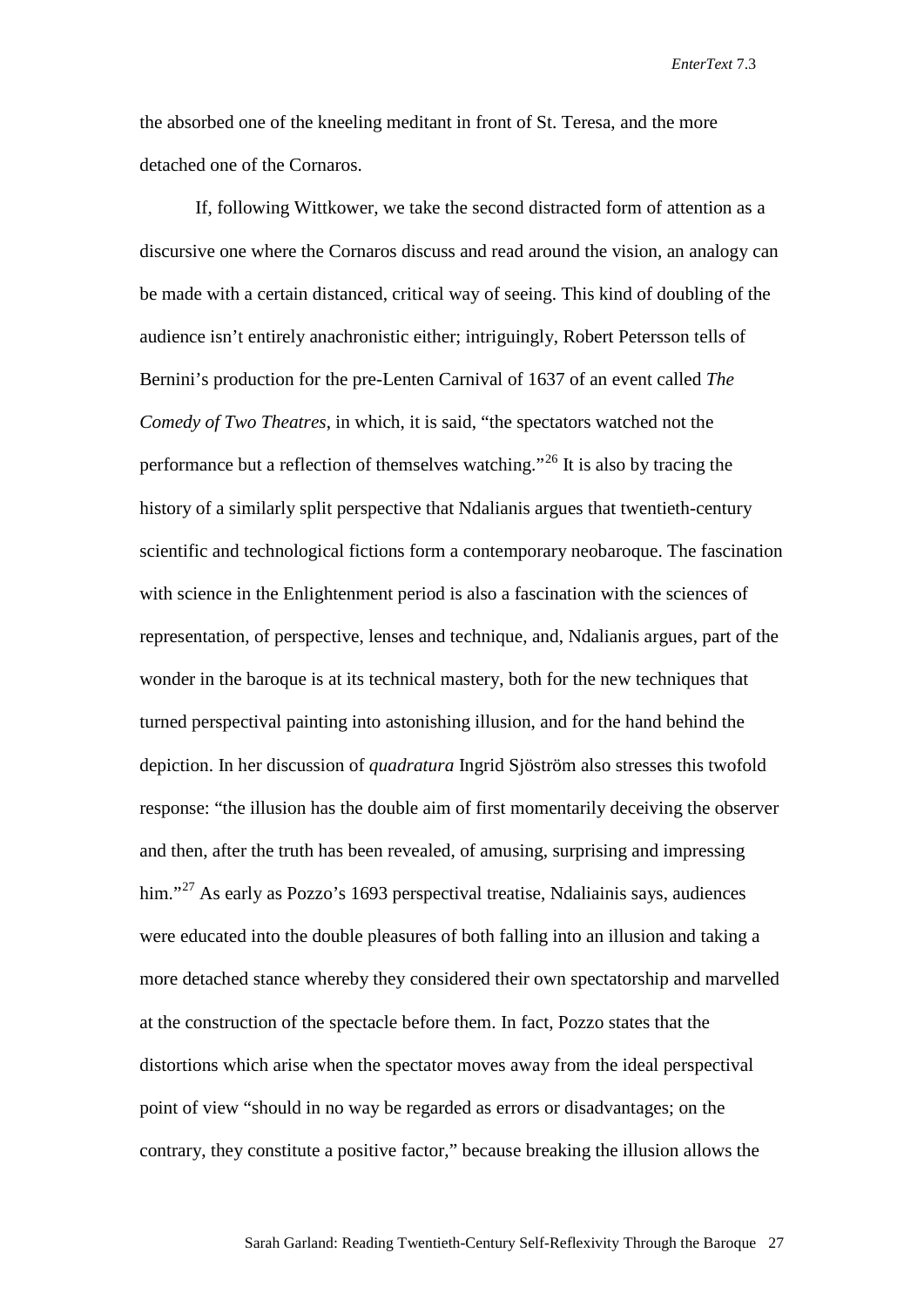spectator to see the problems which the painter had to overcome to create it in the first place.[28](#page-26-21)

From a baroque perspective, then, this double address is not primarily an alienation effect—rather, a case of these forms highlighting their own virtuosity for an enthralled and "knowing" audience. Tracing a path via Tom Gunning's conception of pre-1907 cinema as a "cinema of attractions," Ndalianis argues that in spectacle film both these addresses, the formal and the diegetic, work towards the audience's engagement and dazzlement. Just as the reactions of the Cornaro family (by their very presence) designate Bernini's spectacle of hidden lights, floating saints and illusionary sky as remarkable, consumption of production values and technology is part of the audience's pleasure in much of Hollywood blockbuster cinema. "A relationship is sealed between representation and spectator, one intent on leaving the spectator in a state of wonder both at the 'hyperrealistic' status of the representation, and at the skill and technical mastery that lies behind the construction of the represented spectacle."<sup>[29](#page-26-22)</sup>

What is remarkable in spectacle cinema is not only the audience's ability to blend and imaginatively inhabit different media and spatial realms, but to do it in an environment so patently artificial. The kinds of science fiction films Ndalianis focuses on are so far from experience they create a doubled ontology—the spectacular surface of the text announces itself as illusion *and* diegesis. Like the seventeenth century *trompe l'oeil*, the impression it makes depends upon us simultaneously reading it as diegetically plausible *and* dazzlingly artificial. This kind of split vision is what also substantiates Paz's suggestion that there are links between modernist *avant-garde* movements and baroque mannerism. Baroque style splits, he argues, between a high form and a transitional mannerist form. The two modes are entwined in most works—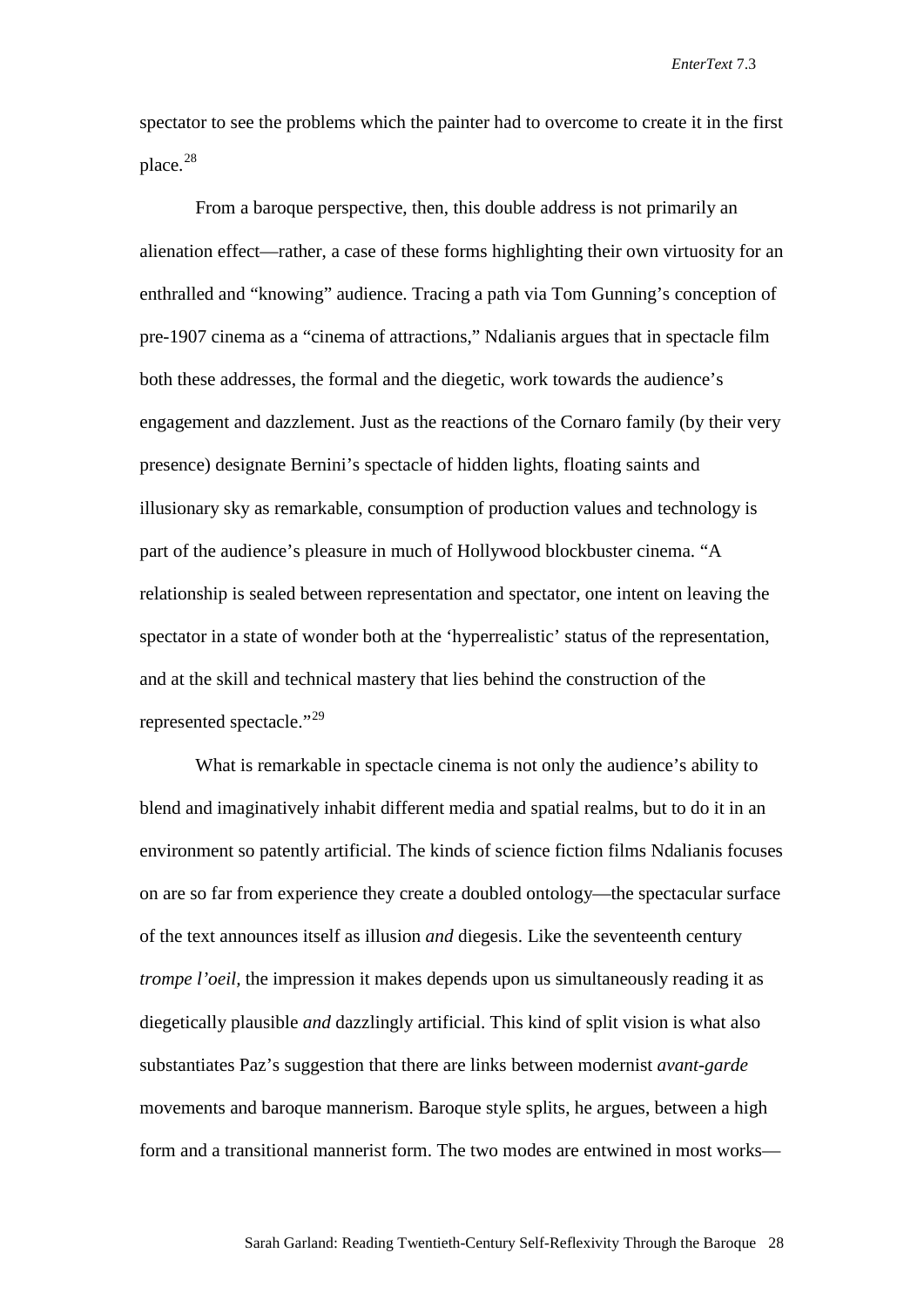distinction is a matter of ratio rather than choice—and this, I would argue, gives us something like the double address of St. Teresa. The first mannerist mode concentrates on concepts and conceits, and is "paradoxical, philosophising, and markedly intellectual," whilst the second, "metaphorical, pictorial and conspicuously aesthetic" mode privileges images and objects of sight.<sup>[30](#page-26-23)</sup> Metaphorically, the modes of reading image or text would move between the poles of the swooning St. Teresa and her wry, aloof, seraph.

Paz argues that the connection between modernist *avant-gardes* and the Spanish baroque is made possible, despite their different backgrounds and traditions, because both are formalisms—in my terms, the "distracted" look is towards the mechanisms which generate the text. Robert Alter's comparison in *Partial Magic* of seventeenth-century self-conscious fiction with twentieth-century modes suggests a similar thing; self-conscious fiction in *both* historical variants simultaneously acknowledges words are words, whilst still allowing them to set up an illusion.<sup>[31](#page-26-24)</sup> Similarly, the opulence of baroque style is a constant reminder of its materiality. Roman Baroque does the work of glorifying the Catholic Church several times over: aesthetically, financially and culturally.

One of the many interesting things here, and a familiar feeling to readers of Borges and Nabokov in particular, is the way that we, as readers and spectators, linger on, even after our fictional belief is unsettled. Our "second sight" is a stoic tenacity, the doubled engagement of readers or viewers who do *not* abandon the text at the moment their attention is brought out of the diegesis, but who shift their attention to the mechanisms that produced the fictional world, and to the form of that world. This shift into dis-illusionment isn't quite the feeling of betrayal Christopher Nash suggests is part of postmodern theory, but instead, it is a second mode of fascination, and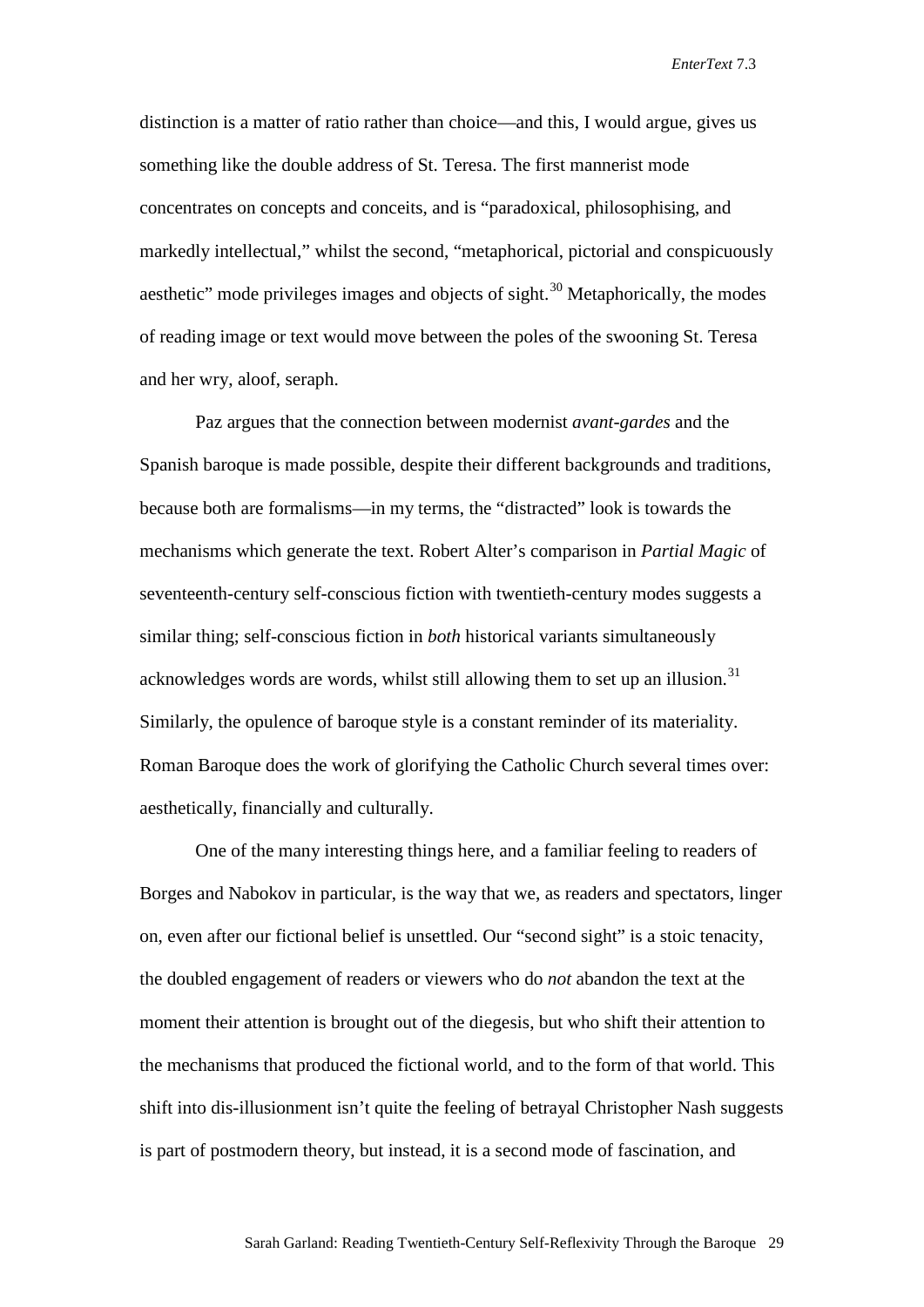perhaps even a mode of collusion.<sup>[32](#page-26-25)</sup> As Maravall writes of the seventeenth century, the fluid boundaries between actor and spectator, reality and irreality, serve "not to make the disillusioned individual abandon the world, but rather to teach him or her how to adapt to it."<sup>[33](#page-26-26)</sup> In some ways, this might be taken as a description of how critical readers can remain fascinated with a work after the initial rapture, or conversely, engage with a text that they have never been convinced by. In narrative forms, or those plastic forms (like the Cornaro Chapel) that use such a large space they force us to consume them over time, minute by minute, one may move between the pull of the diegesis and a connoisseurship or criticism of production—and repeated readings of the same text might encourage this shift. Self-conscious fiction, I would suggest, encourages it even more.

It's perhaps then not coincidental that science fiction, spectacle cinema, and baroque art enter into both cultic and camp histories, and that self-conscious fiction has been so popular in the university. The dual mode of fascination that I have been arguing for encourages this re-visiting and re-valuing; indeed, Nabokov suggests that "curiously enough, one cannot read a book: one can only reread it. A good reader, a major reader, an active and creative reader is a rereader. […] The very process of learning in terms of space and time what the book is about, this stands between us and artistic appreciation."[34](#page-26-27) Because broadly realist forms still constitute the aesthetic norm, there is a sense here that aesthetic virtuosity might constitute a form of selfreflexivity, even when the author or spectator isn't obviously doubled; characteristically, Nabokov turns the usual patterns on their head to suggest that the diegetic illusion is the distraction.

In self-reflexive fiction especially, there is a sense that part of the reader's persistence after dis-illusion is an acceptance of the persuasive nature of an illusion,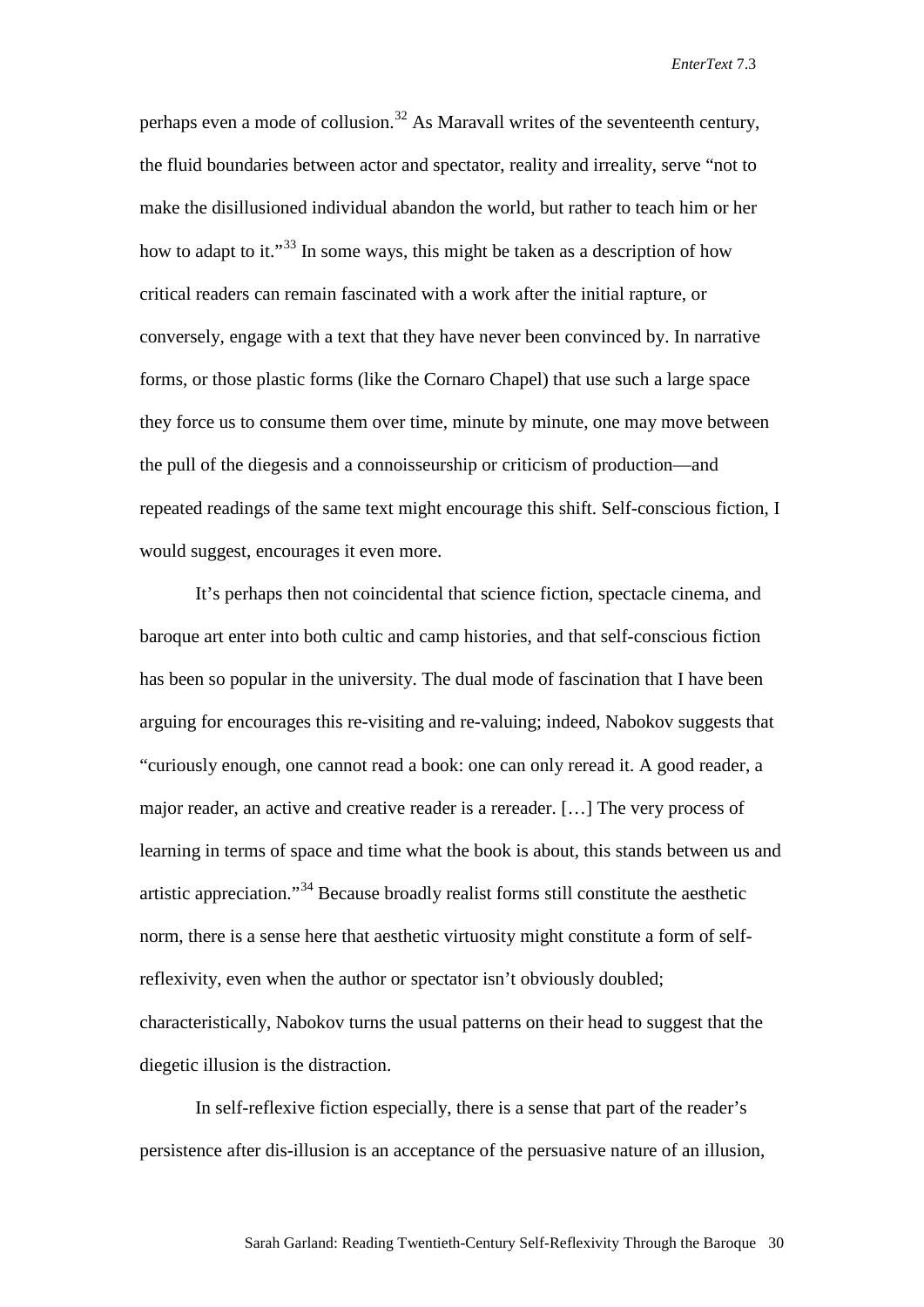but on a rhetorically more equal footing than in the Classical "top-down" model. Sarduy asserts that the Latin American neobaroque pits its models of authorship against the official one, in order to expose the artificiality of the authoritarian order. For Sarduy's authors, quotation from a colonising culture, that of the Spanish, is denaturalised in a local Cuban inflection. Set within culture, the disclosure of power within their texts is a disclosure of manipulation, an opening-up of reality for recomposition. Resemblance acts as subversion; it might be said to turn the baroque upside-down and reflect its disillusioning power back against the cultural background. In this respect, the literary baroque, like *trompe l'oeil*, seeks a deliberate kind of rhetorical failure—it goes so far in artifice that it deliberately betrays itself. Of course, in a set of texts that thematise authorship and belief—and here I would include selfreflexive moments in Cervantes, Nabokov, Rushdie, Pynchon and Fowles—this failure is a deliberate and spectacular one. The mannerist principles of "virtuosity of execution," "highly decorative surface qualities," "compositional decentralisation and spatial and colouristic complexities," and "deliberate physical and psychic ambiguities" that Wittkower suggests could not answer to the artistic requirements of the Counter-Reformation, because they "lacked clarity, realism, and emotional intensity," are those that produce the allure of self-conscious fiction.<sup>[35](#page-26-28)</sup>

**4.**

As most commentators point out, Bernini's concentration on the whole of a decorative space, the whole chapel, was prefigured by his illusionistic theatre designs that sought to engulf and entrance the spectator. Harbison tells of productions with "such expensive and startling ephemera" as "mechanical devices which simulated storms at sea, heroes raised or gods lowered from heaven in firework-like explosions," and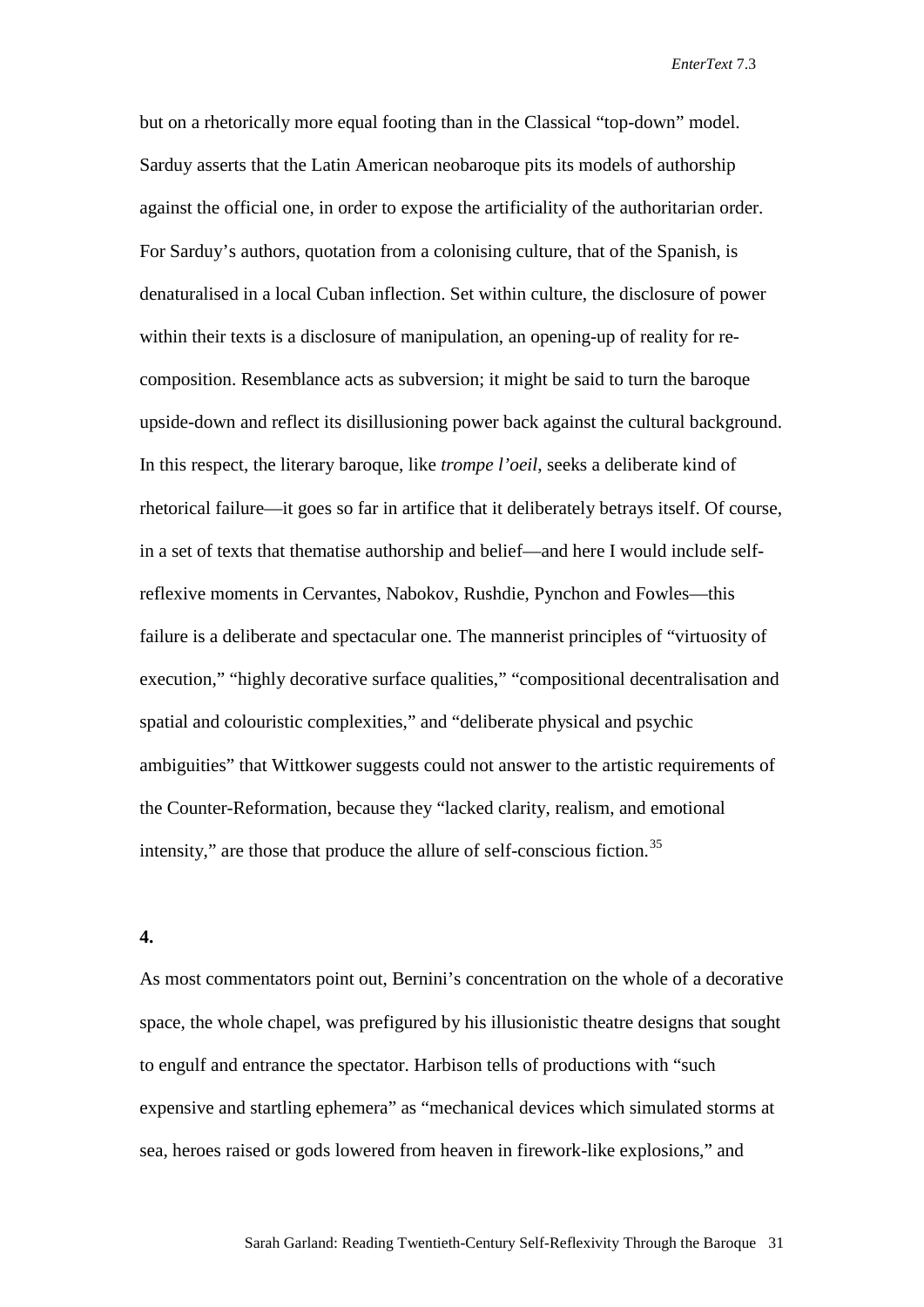brought "real fires and floods" on stage, and Robert Petersson relates the on-stage destruction of purpose-built buildings.<sup>[36](#page-26-29)</sup> In such versions of total theatre and also in his designs for religious spaces, the spheres of the spectacle and the spectator's space are blended together, to the point that, in the theatre, "the fire which Bernini arranged on the stage during the performance of one of his comedies […] provoked a stampede of the audience."<sup>[37](#page-26-30)</sup>

Giovanni Careri's analysis of the compound space of *St. Teresa* rests upon the idea of the *bel composto,* which, in its turn, provides the centre for Angela Ndalianis' analysis of science-fiction films, theme-park rides and video games in *Neo-Baroque Aesthetics and Contemporary Entertainment*. The *bel composto* is a concept introduced by Bernini's first biographer, Fillippo Baldinucci, when he asserts that "Bernini was the first to attempt to unite architecture with sculpture and painting in such a manner that together they make a beautiful whole [*bel composto*]."[38](#page-26-31) Ndalianis argues that this blending of space is part of the baroque bequest to spectacle cinema. In cinema, she argues, renaissance perspective, where viewers align themselves with a static centre on the canvas, is replaced by the space of the *bel composto,* where sound, widescreen and effects-sequences make a new space, centred on the spectator and joined together by montage into the diffused space of a three-dimensional whole. As with many of the proponents of the new baroque, she makes connections with Leibniz's philosophy through *The Fold,* Deleuze's meditation on the baroque and on *Monadology.* The Baroque, in Deleuze's formulation, "is defined as the fold that goes out to infinity."[39](#page-26-32) Read in this context, Deleuze effectively extends the *bel composto*  out into the surface of the universe and infinitely deep into its crevices and pleats. (And here Wölfflin's concerns about desire and the baroque do seem well founded—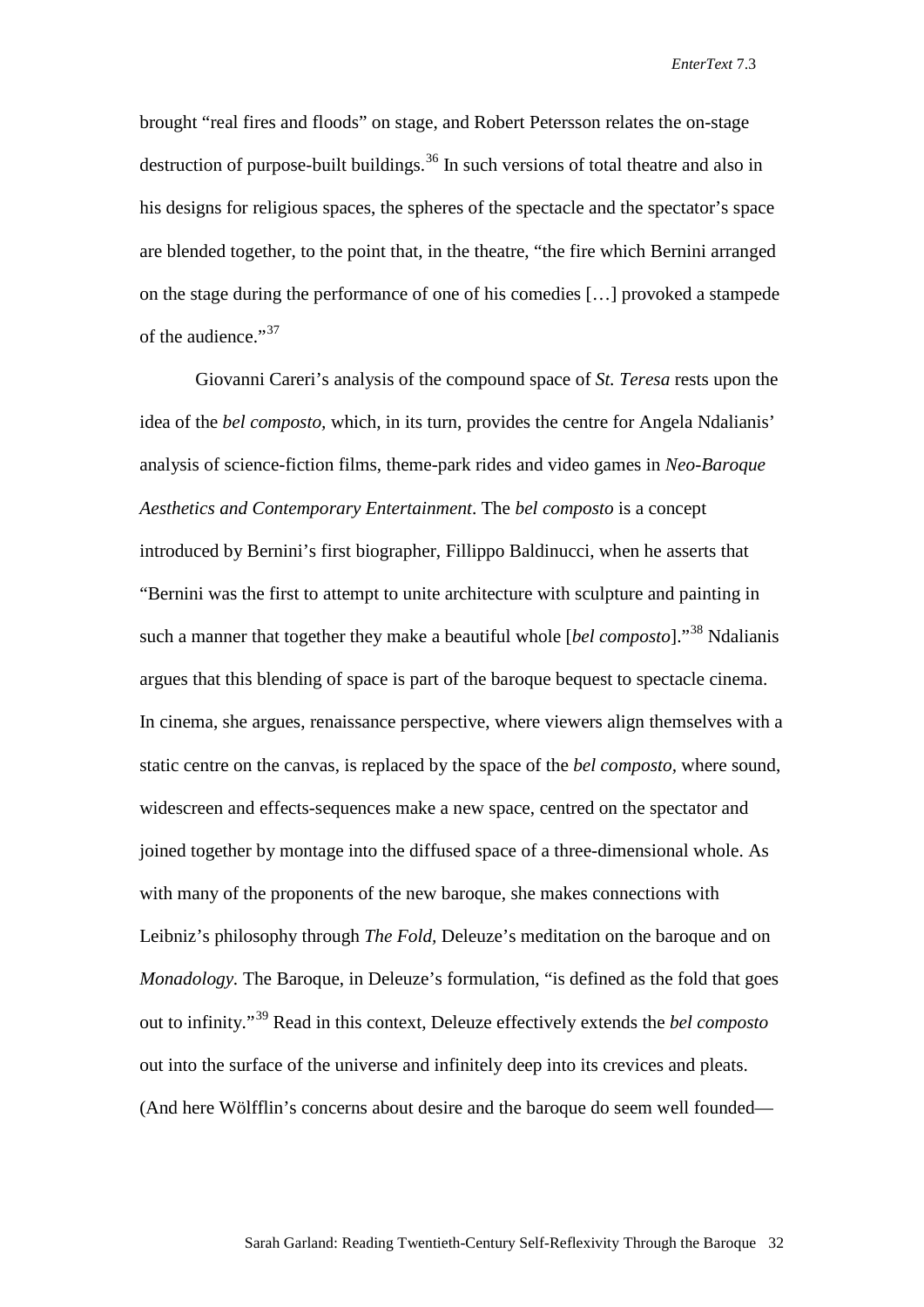looked at as a unified surface the barely-contained desire in the form and content of Bernini's *Teresa* would ebb out to eroticise its whole environment.)

Ndalianis makes much of the constraints broken by a cinema which attempts, like Bernini's sculpture, to meld together the space between fictional and real worlds, and which takes the active spectator as its constantly moving centre. Wölfflin's conception of baroque artificialities as the "symptoms" of a "decay" that brought about the "disintegration of the Renaissance" are triumphantly appropriated in opposition to a closed, authoritarian Classicist paradigm in a different way by Ndalianis, Christine Buci-Glucksmann, Omar Calabrese and Umberto Eco.<sup>[40](#page-26-33)</sup> These readers emphasise the libertarian resonances of the open text, that text which, in dissolving into its parts, frees us from a single, linear reading and sets us loose among a multiplicity of borrowed and subverted words. Eco, for example, notes the multiple focal points of many baroque works, and characterises the historical baroque as a time of defiance where, "for the first time, man opts out of the canon of authorised responses and finds that he is faced (both in art and in science) by a world in a fluid state which requires corresponding creativity on his part."<sup>[41](#page-26-34)</sup> Calabrese, perhaps most succinctly, posits what is at stake in this conceptualisation. His neobaroque is "a search for, and valorisation of, forms that display a loss of entirety, totality, and system in favour of instability, polydimensionality, and change."<sup>[42](#page-26-35)</sup>

On the level of cultural forms this fluid, centreless space translates into multimedia, architectonic productions like Bernini's chapel, or into the combined space of an opera. Each art tends to be "prolonged into the next art, which exceeds the one before," Deleuze suggests. $43$  This, as Ndalianis points out, translates rather well into the enveloping space and sound of a spectacle film like *Star Wars,* but also into its production in a world of sequels, video-game tie-ins, theme-park rides, self-referential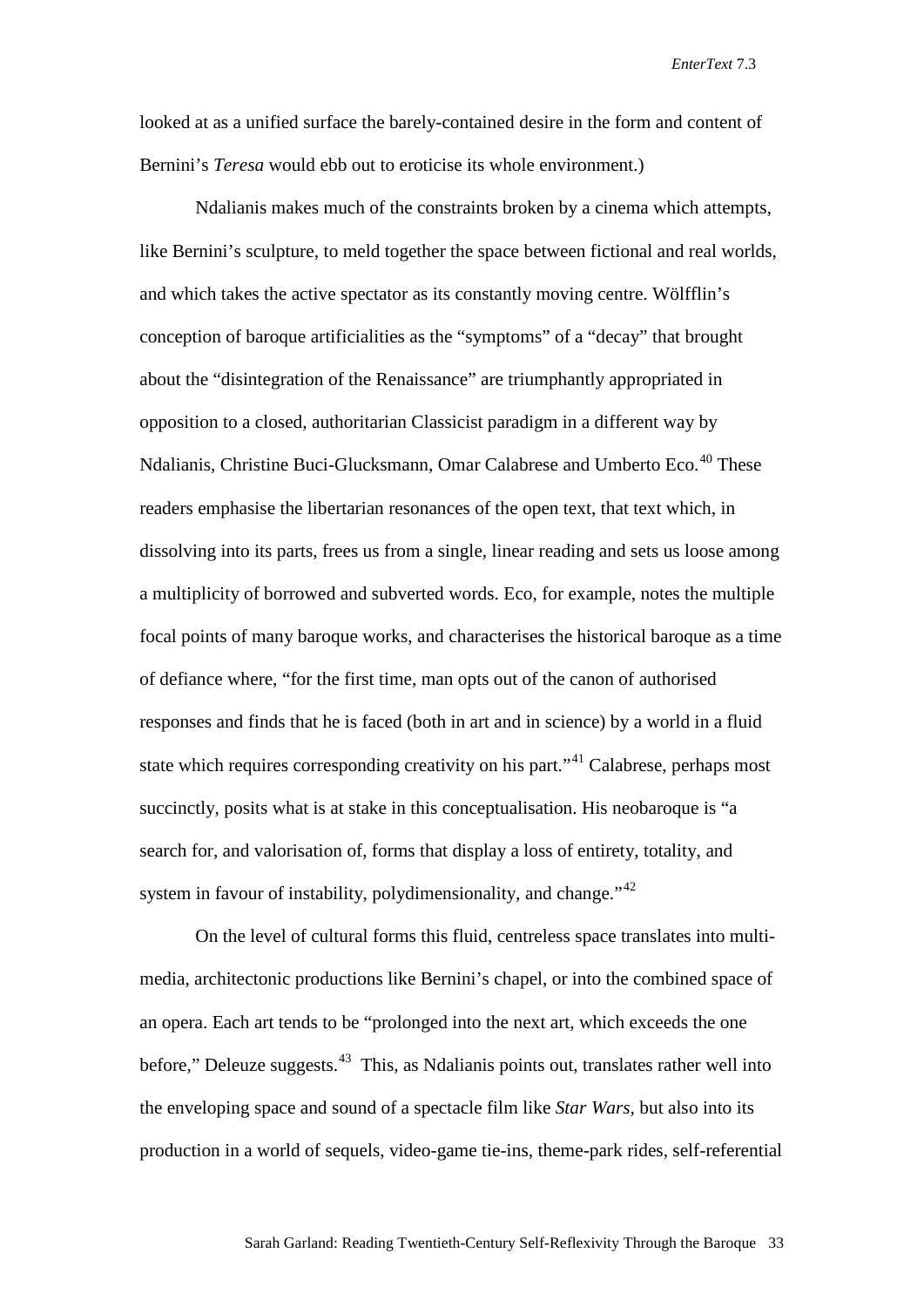jokes, and fetishised merchandise. However, the question here is whether an industrial and aesthetic configuration, that bears such a resemblance to a model where a controlling authority is everywhere, merely exchanges one system of obvious authority for another more insidious one. As Maravall's and Argan's analyses suggest, the evocation of the baroque is not just the joyful re-assertion of an entitlement to imaginative freedom, it also brings with it other, more disconcerting modes of authority. The baroque, as Maravall's *Culture of the Baroque* emphasises, comes out of the renaissance as the first modern social form, what he calls the first "guided culture"—mass, urban, and, despite the seeming flamboyance of the art, conservative. There are clearly significant repercussions, Ndalianis arguing that contemporary mass-market cinema borrows the visual devices of a period that is widely recognised as absolutist, both politically and religiously. "Indisputably," she writes,

the "monarchical" and conglomerate glorification that underlies the imagery of illusionistic paintings such as the S. Ignazio Ceiling (which stresses the glorification of the Jesuit leader and his movement), Cortona's Barberini Ceiling painting (which is a monument to the godliness of the Barberini), or Lucas's *Star Wars* and Spielberg's *Jurassic Park* (which are testimonies to the successful establishment of Lucas's effects company *ILM*) has strong ideological connotations.<sup>[44](#page-26-37)</sup>

Tantalisingly, though, the book leaves this thread dangling. What follows here, by way of a conclusion, is an effort to begin confronting these questions about ideology and baroque form by looking at the way that this double address problematises notions of authorship and consumption.

**5.**

Viewing *St. Teresa* as both a call to religious surrender and a virtuoso *bel composto*  from the studio of Bernini complicates considerably the idea of a single institutional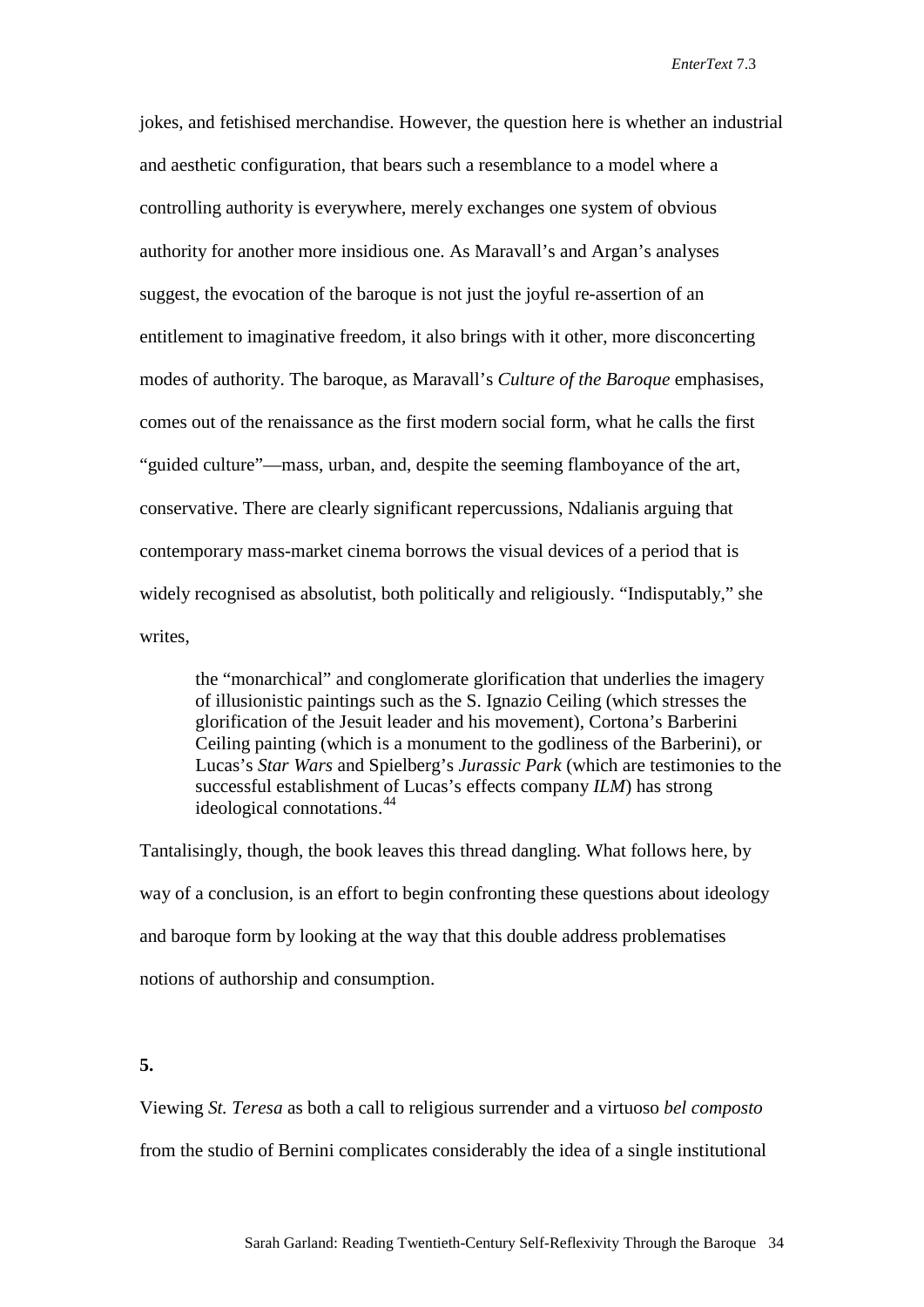Catholic authority. Documents show that the design and the main sculpture is by Bernini's hand, as is the bust of the Cornaro who was still alive to pay for the sculpture, but the other figures were studio pieces. Still, the signature of design suggests we read it as a Bernini, just as its presence in a church, in Rome, suggests we read it as Catholic.

How much of this so-called "excess" is bound up with market-place conditions is a moot point. Part of the opulence of the baroque, like that of the Hollywood spectacle cinema, comes from this mass urban market; in a small feudal community one would know authority without such obvious markers. Paz proposes that the new emphasis on individual style rather than content in the seventeenth century was partly as a consequence of patronage: "as soon as collectors and cognoscenti appreciated the artist's personality more than the subject of his works, *manner* predominated."<sup>45</sup> The number of generic conventions and subjects for the visual arts must have exacerbated mannerism—as with the current marketing of most blockbuster movies as *auteur* pieces, a strongly signed style allows a consumer to sort between resemblances. Given the institutional remit to dazzle, in both Hollywood and Counter-Reformation contexts, manner seems to be as much a function of the marketplace as it is of individuality. What a return to the baroque brings with it here is a way of avoiding the simplistic Romantic paradigm of the author as garretted genius. As products of groups and institutions, this god-like singularity never ranges true for film or architecture anyway, nor is it terribly helpful for reading literature by the likes of Borges or Eco, who stress how language has a dual existence both as an individual, internalised cypher and a socially and historically determined construct.

Perversely, there is also a sense that the excesses of baroque might go beyond an easily anchored authorship; this extreme attention to the materiality of construction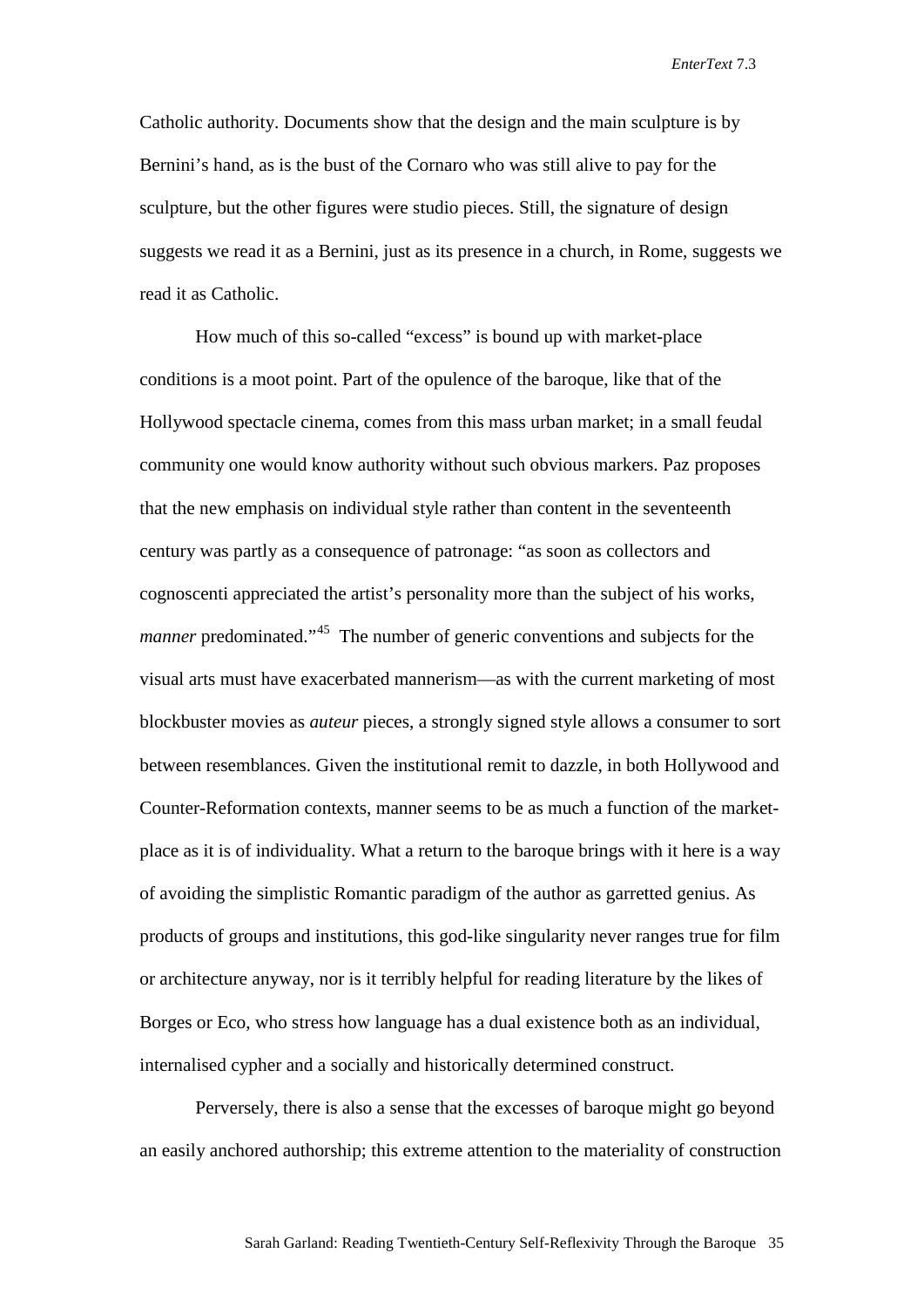means that its products are easily dandified by a reader with mischievous intent, taken out of context and prized for the fragment, the disembodied surface, and the beautiful fetish piece. In narrative forms this kind of Barthesian bliss is far more difficult to maintain, unless one makes a constant effort to give up the pleasures of linguistic sense for a more abstract, atomised pleasure—the sentence tends to win against the word. In the case of Bernini's *Teresa*, Bauer tells us that "to its countless admirers, the sculpture was a brilliant and proper realisation of the transport of Divine Love;" however, the richness and durability of its material existence also makes plausible Harbison's more wry, worldly reading of the sculpture as a glorification of earthly riches, lusciously gaudy, a "vulgar and distracting luxury."[46](#page-26-39) The beauty of the "buttery cream" marble seems a stronger suggestion, historically, than the magnificence of the Catholic Church, and it seems that the commissioning Popes understood this, because many of the marbles for Counter-Reformation pieces were removed from Classical, pagan sites. $47$  The fact that the virtuosity of the historical baroque is in a grand religious mode, largely alien to a twentieth-century spectator, further increases the space for subversive readings. It is this fall from the heights of devotion that allows for the camp emphasis on excess that Calloway's Art Nouveau and Derek Jarman's *Caravaggio* read in the baroque, but also for the wider reappropriation of baroque tropes by magic realist fiction, where the text repeatedly rehearses this balance on the edge of fictional belief.

Still, when narrative is allowed to do its work, there is a degree to which those novels that come out of the self-conscious tradition of *Don Quixote*, Fielding and Sterne might be said to act out an "argument by design" for the author-god. In something like Nabokov's *Pale Fire,* or John Fowles' *Magus*, the existence of a controlling author-god is "proved" with each coherent pattern within their glittering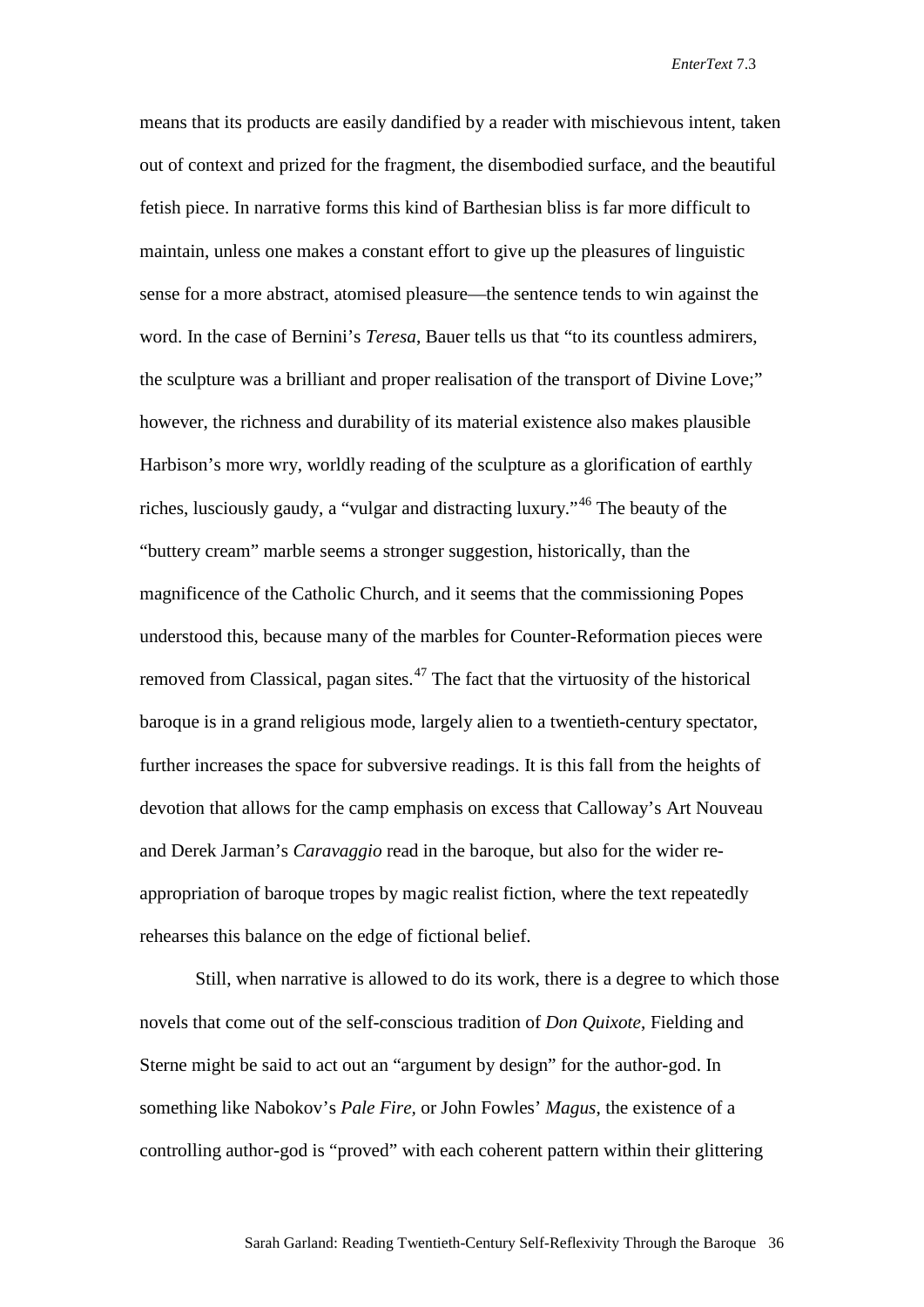surfaces, whilst the enigmas of the text send the reader repeatedly back into their substance to find other parts of the design, and other affirmations of an over-arching virtuosity. The thematisation of magicians, storytellers and tricksters, as well as the kinds of play with doubled forms I spoke of in the first section of this paper, serve to remind us of this teleology. These baroque and neobaroque texts aren't texts without authority as much as ones where we participate in noticing and experiencing authorship in both form and content.

One of the problems with reading style as a signature of authority is the very diffusion lauded by those who read the centreless, monadic model as liberating. The situation is similar to the one faced by Oedipa Maas in *The Crying of Lot 49,* a work which might be thought of as exemplifying Pynchon's version of the dissonant, exuberant, baroque style. All of the paths which Oedipa takes to uncover the mystery of the Tristero, a possibly chimerical communication network for the disinherited, lead back to something else owned or controlled by the multi-national, possibly even multi-ontological, companies of her late boyfriend, Pierce Inverarity. As Oedipa and the reader pick their way through puns, clues and echoes, the book presents us with multiple points of origin, modelling the teleological argument for God, for Inverarity, and for Pynchon. Famously, no single solution ever confirms itself to the reader of *The Crying of Lot 49,* which leaves us with three other alternatives, each of which is a kind monism—this is Oedipa's world, spun together out of her own desire and fear, or it is Pierce's elaborate hoax, or, the metafictional answer, that this is Pynchon's world. As with a Nabokovian world (and Nabokov was one of Pynchon's lecturers at Cornell) the tantalising end of the novel seems to suggest that there is something to be revealed; by withholding the mystery from us it sends us back to the text as a tissue of clues. Pynchon's liberal use of Pentecostal analogies suggests the author-god re-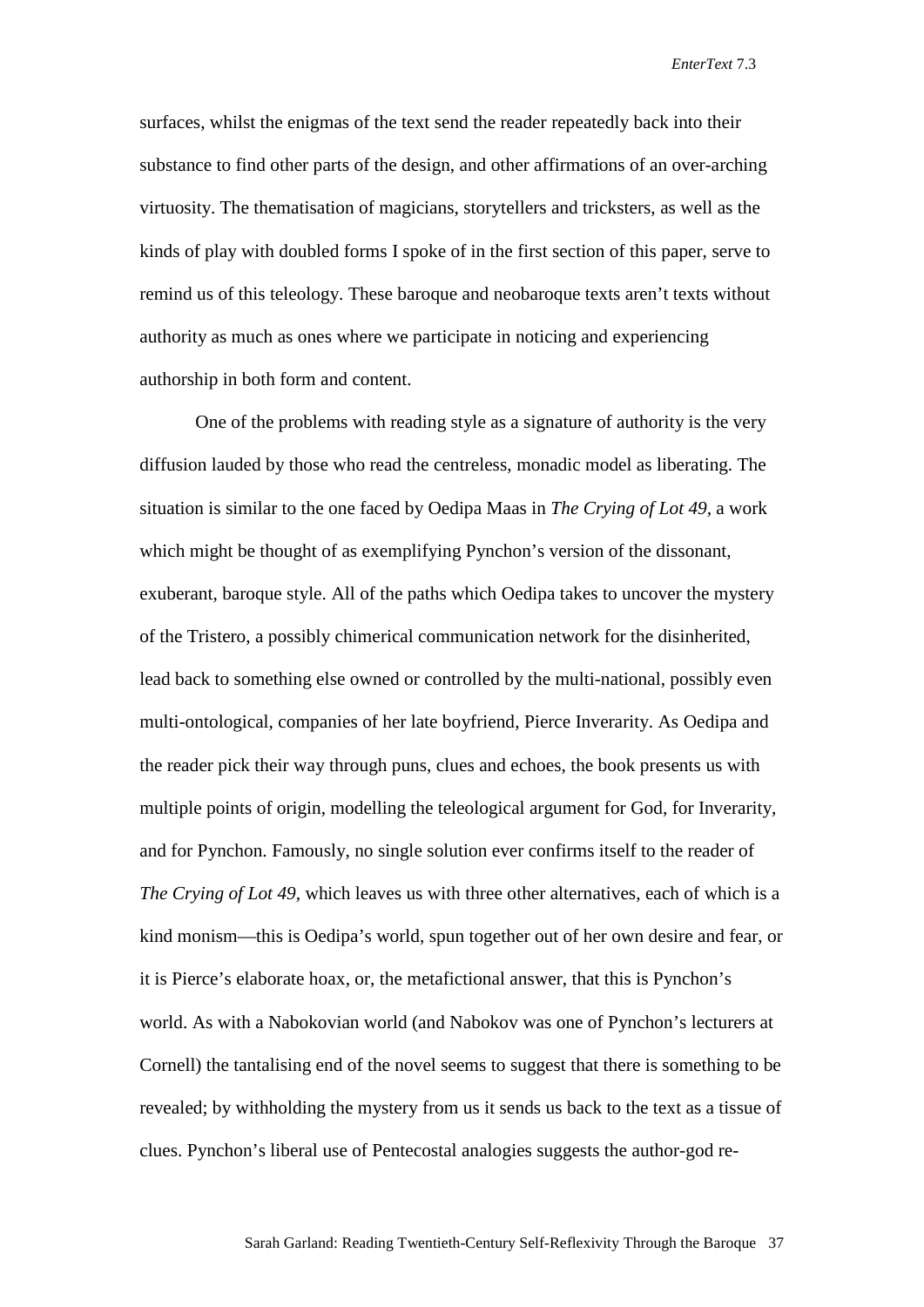semblance, just as it thematises the failure of revelation. In all cases, each "coincidence" works as a continual confirmation of the god-like designer of that system. On a second reading, Pynchon's long, pun-loaded sentences allow for the break in seriality it takes to read the text as cypher, and the reader ends up somewhere between the situation of the band, the Paranoids, and confused detective, Oedipa. As with the seventeenth century's penchant for incomplete forms, the open text asks the reader to internalise and assist the logic of the plot—to add their will to the formal will of the text.  $48$ 

The problem dramatised by Pynchon's text is partly about the status of choice: a plenitude that is impressed on us "from above" presents us with only a relative freedom, and it seems significant that the seventeenth-century models for the folded world so highly prized by the neobaroque theorists were brought to fruition by Spinoza and Leibniz, both profoundly religious men. The endless space of neobaroque aesthetics will also work as an allegory for (and, at the point of consumption, a product of) global capitalism, a centreless power that, through sheer diffusion, evaporates as soon as an attempt is made to isolate any kind of formal or stylistic manifestation. Not only is this infinitely diffused power the problem of consumption when art, cinema and literature are capitalist forms, but it is also the problem of authorship, affect, and audience within those forms. The model of authority for both seventeenth- and twentieth-century culture is one of persuasion rather than mandate, with persuasion ultimately the more effective because the will of the baroque provokes our desire from within, and not just emotionally but intellectually too.[49](#page-26-42)

The structure which might be felt by a reader of Nabokov's *Ada* or *Pale Fire*  as a fascinating puzzle becomes paranoid fiction for a reader of Pynchon and a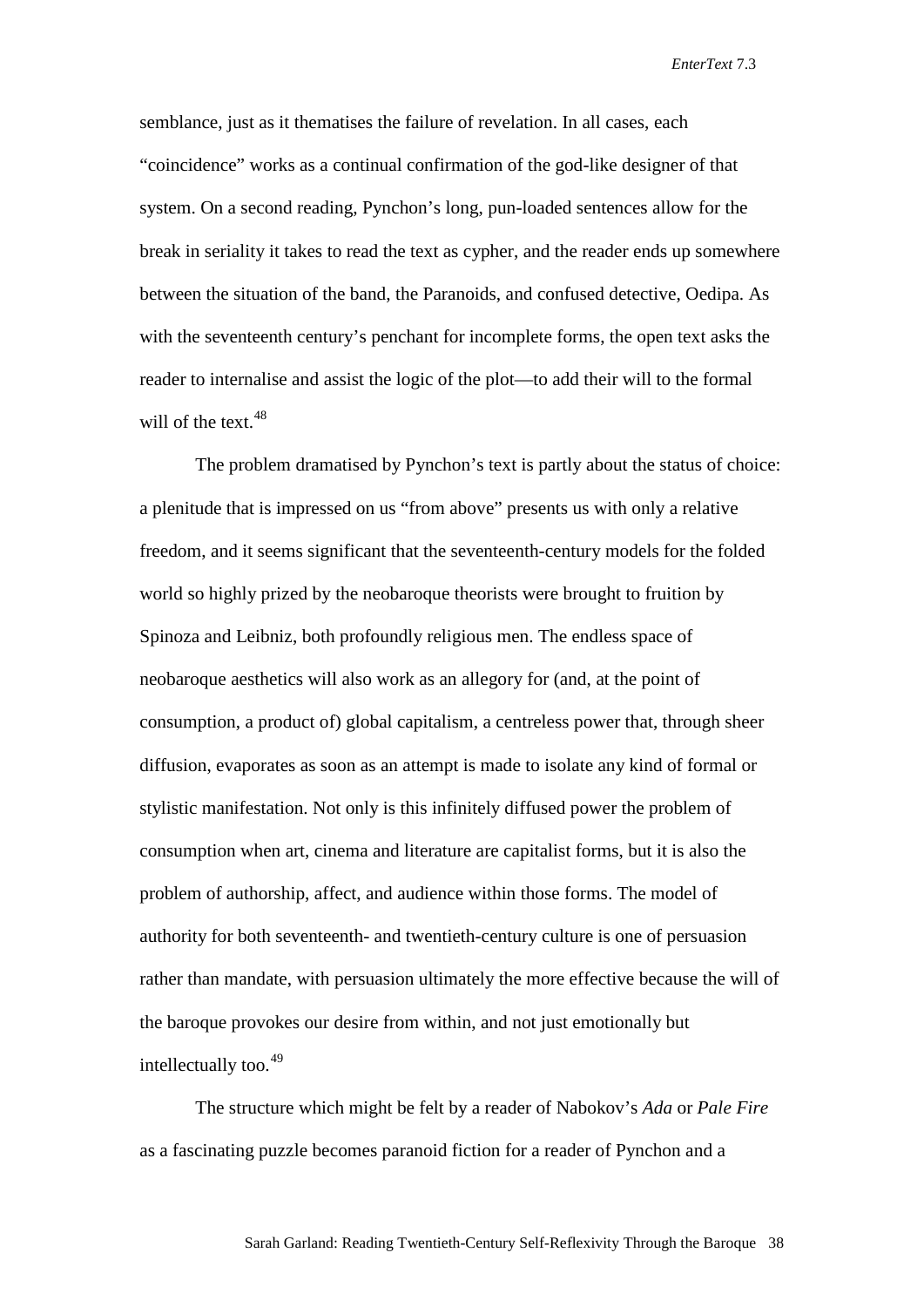frustrating labyrinth for the reader of Fowles' *Magus*. As with the baroque figures I began with, the balance on the edge of illusion allows us a feeling for virtuosity, but also for sophistry and deception—the uneasy feeling that the text of clues, enigmas and infinite authorial pattern might just be one which bullies us too much. On the other hand, though, neither can these plots be taken as unequivocally fiendish. Theoretically, this omnipresent authority isn't a problem in Bernini's Catholic model—the devotee wills obedience and the reassurance of authority is a comforting one. Nor is it necessarily a problem in the darkness of the cinema, or under the reading lamp, where our purchase of the whole experience at least suggests our desire to be persuaded into illusion. And, if our purchase of a ticket or book offers a kind of consent to enter into a rhetorical relationship, it does not guarantee our attention, or our agreement—"obedience" in this mode can soon be revoked.

As the Latin American neobaroque suggests, within culture the manipulations of illusion performed by self-reflexive texts can work subversively, to remind the reader of the persuasive intent of all cultural communication. Within their texts, however, the paradigm comes closer to monism—the author is everywhere and nowhere, and the self-conscious author grabs both believing and disbelieving forms of our attention. Despite the potential for subversion, self-reflexive forms aren't inherently liberating. If the other content of the text is one which stresses the pleasures of both absorbed and distracted forms of fascination, then a self-reflexivity like Nabokov's sensuous formalism, or Bernini's, or that of a mass-market spectacle such as *Star Wars* or the *Matrix*, might be thought of as doubly deist. The multiple centres of these modes of engagement are evidence of a double fascination whereby aesthetic authority seems to exist, whether you believe its illusions or not.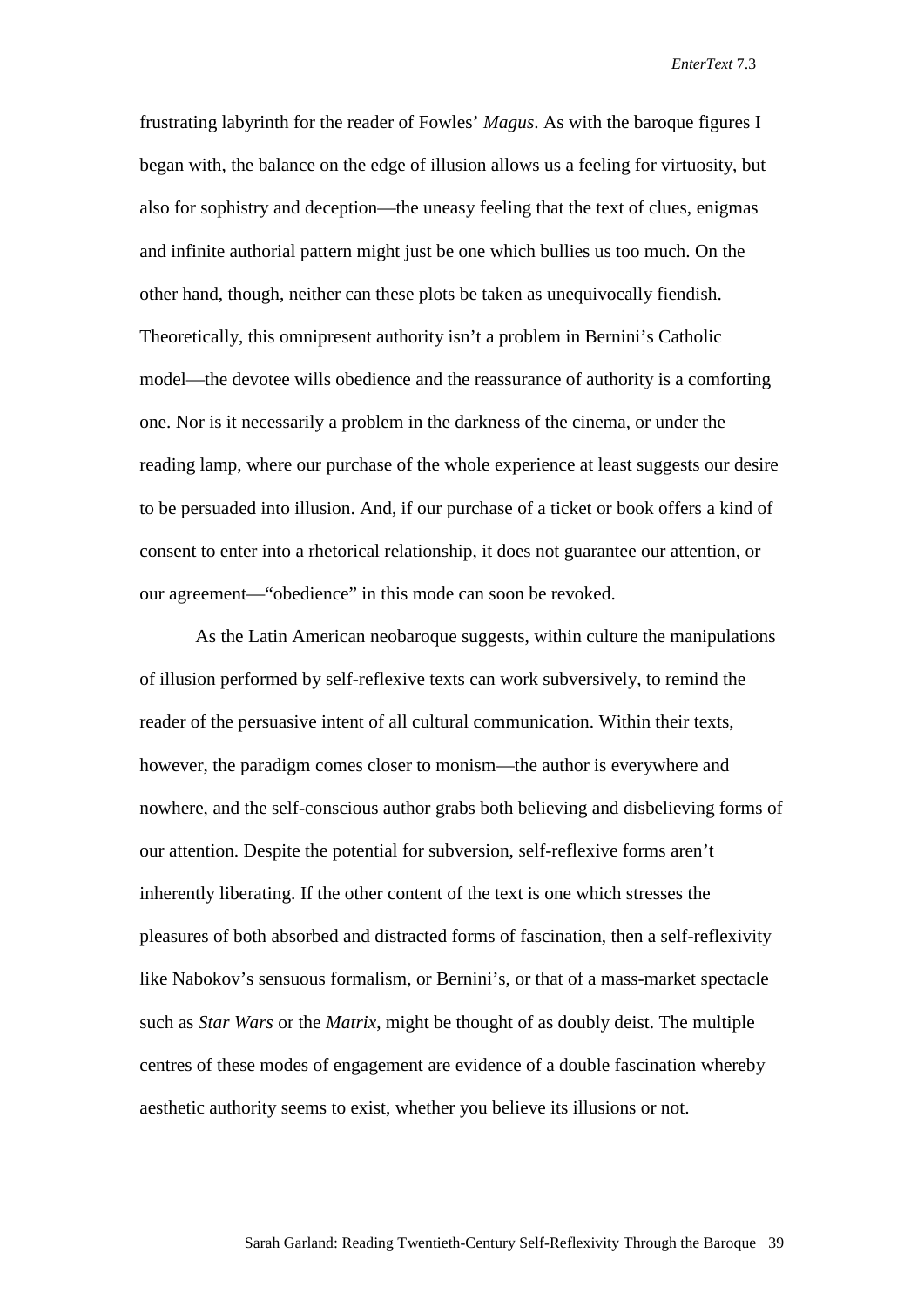What a baroque aesthetics of "second sight" argues is that neither centred nor centre-less model is innocent, and, as in the rhetorical model the seventeenth century prized so highly, no authorship comes without the associated problem of power. Even a narrative and visual model that opens itself up to create the spectator as centre does not destroy authority; the devil is preserved in the detail, and even when the illusion of a second universe has disappeared, we still linger to see how it was done. The openness of a work to multiple readings only makes the enigma more durable. Fiction that announces its own fictionality, sculpture that announces its own craft, cinema that announces its own virtuosity, all solicit our participation as much as affective and realistic modes solicit the suspension of our disbelief, and the baroque's use of both illusory and dis-illusory modes emphasises this double fascination.

#### **Notes:**

-

<span id="page-24-0"></span><sup>1</sup> Stephen Calloway, *Baroque Baroque: The Culture of Excess* (London: Phaidon, 1994).

<span id="page-24-1"></span><sup>2</sup> Peter Wollen, "Baroque and Neo-Baroque in the Age of Specacle" (*Point of Contact* 3, 1993), 9-21; Angela Ndalianis, *Neo-Baroque Aesthetics and Contemporary Entertainment* (Cambridge: MIT Press, 2004).

<sup>3</sup> Severo Sarduy, "Baroque and Neobaroque" in Cesar Fernandez Moreno, ed., *Latin America in Its Literature* (New York: Holmes and Meier, 1980), 115.

<sup>4</sup> John Beverley, *Against Literature* (Minneapolis; London: University of Minnesota, 1993); Linda Hutcheon, *Narcissistic Narrative: The Metafictional Paradox* (London: Methuen, 1984), 2. In this longer view, which I share but unfortunately don't have space to fully explore here, the history of post-modernity would not be just the negotiations of canonical modernism, but the repercussions of the colonial enterprises and the mass religious and cultural forms of Early Modernism. Octavio Paz' connection of the Spanish baroque with the Anglo-American avant-garde through their common formalism would not just motivate the Argentinean Borges' citation of the Spanish Cervantes, or Eliot's American citation of the clergyman John Donne or the Colonial overseer Spenser, it would give real pertinence to the question of why the twentieth century chooses so often to speak through the seventeenth.

<sup>5</sup> Michel Foucault, *The Order of Things: An Archaeology of the Human Sciences* (London: Routledge, 2002), 57.

 $6$  Ibid., 56.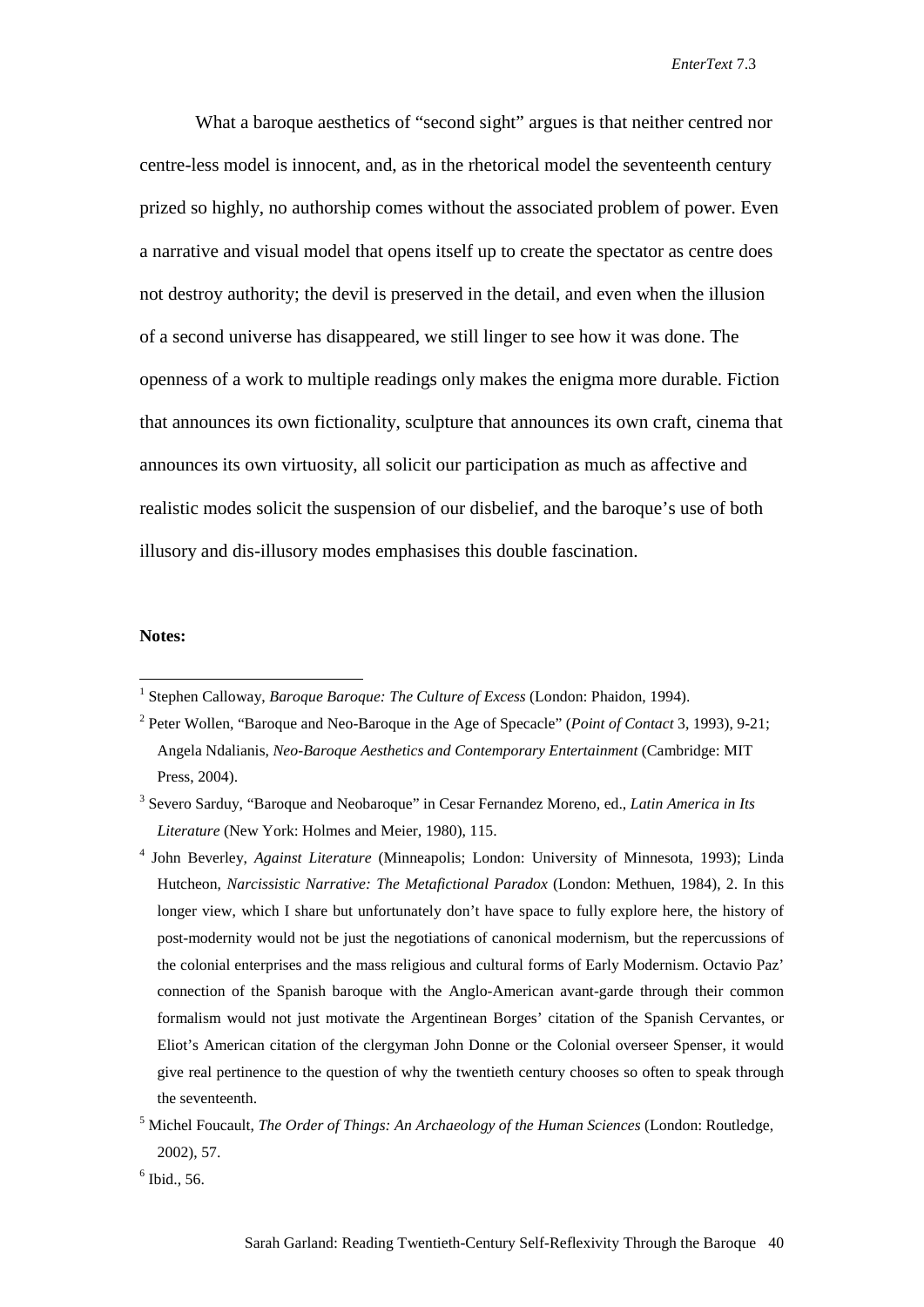<sup>7</sup> José Antonio Maravall, *Culture of the Baroque: Analysis of a Historical Structure*, trans. Terry Cochran (Manchester: Manchester University Press, 1986). Originally published as *La cultura del Barroco,* 1975.

<sup>8</sup> Gregg Lambert, *The Return of the Baroque in Modern Culture* (London: Continuum, 2004), 141.

<sup>9</sup> Foucault, 56.

-

 $10$  Lambert, 139.

- <sup>11</sup> Jorge Luis Borges, "Preface to the 1954 Edition," *A Universal History of Iniquity* (London: Penguin, 2001), 1.
- <sup>12</sup> Henri Focillon, *The Life of Forms in Art*, trans. Charles Beecher Hogan and George Kubler (London: Oxford University Press, 1942), 16.
- $13$  This move into rhetoricity is not just a self-reflexivity, but a kind of contagion of the grand baroque style. Lambert begins his book on the baroque by rehearsing Walter Benjamin's worries, confided to Scholem in 1924 as he was writing *The Origin of German Tragic Drama,* his book on the baroque, "it is quite characteristic of baroque style that anyone who stops thinking rigorously while studying it immediately slips into a hysterical imitation of it" (n. pag.). Benjamin's own style never again was as dense as it is in this early work, and certainly, Harbison has suggested that Deleuze is stylistically baroque (Harbison, 219), and Maurice Blanchot has called Foucault's style "grand baroque" (Maurice Blanchot and Michel Foucault, *Foucault/Blanchot* (New York: Zone, 1990), 64). I would also suggest that Christine Buci-Glucksmann's *Baroque Reason* (London: Sage, 1994) uses a baroque rhetoric, and that Harbison and Lambert's witty, aphoristic styles owe much to their immersion in the period.
- <sup>14</sup> Giulio Carlo Argan, *The Baroque Age* (New York: Rizzoli, 1989).
- <sup>15</sup> Heinrich Wölfflin, *Renaissance and Baroque*, trans. Kathrin Simon, (London: Collins, 1984), 62.
- <sup>16</sup> Ibid., 38.
- <span id="page-25-0"></span><sup>17</sup> Walter Benjamin, *The Origin of German Tragic Drama*, trans. John Osborne (London: Verso, 1998), 56.
- <sup>18</sup> Robert Harbison, *Reflections on Baroque* (London: Reaktion Books, 2000), viii.
- <span id="page-25-1"></span><sup>19</sup> For the rhetorical figure of the conceit see Helen Gardner's introduction to Gardner, ed., *The Metaphysical Poets* (Harmondsworth: Penguin, 1986), 19; George C. Bauer, ed., *Bernini in Perspective* (New York: Spectrum, 1976), 9.

- <sup>21</sup> Rudolf Wittkower, *Gian Lorenzo Bernini: The Sculptor of the Roman Baroque* (London: Phaidon, 1966), 29-30; Harbison, 23.
- <sup>22</sup> Rudolf Wittkower, *Art and Architecture in Italy, 1600 to 1750,* (London: New Haven: Yale University Press, 1982), 41.
- <sup>23</sup> Wittkower, *Bernini*, 30.

<sup>26</sup> Robert Torsten Petersson, *The Art of Ecstasy: Teresa, Bernini, and Crashaw* (London: Routledge and Kegan Paul, 1970), 93.

 $20$  Quoted by Murray in Wölfflin, 8.

 $^{24}$  Ibid., 33.

<span id="page-25-2"></span> $25$  Ibid., 33.